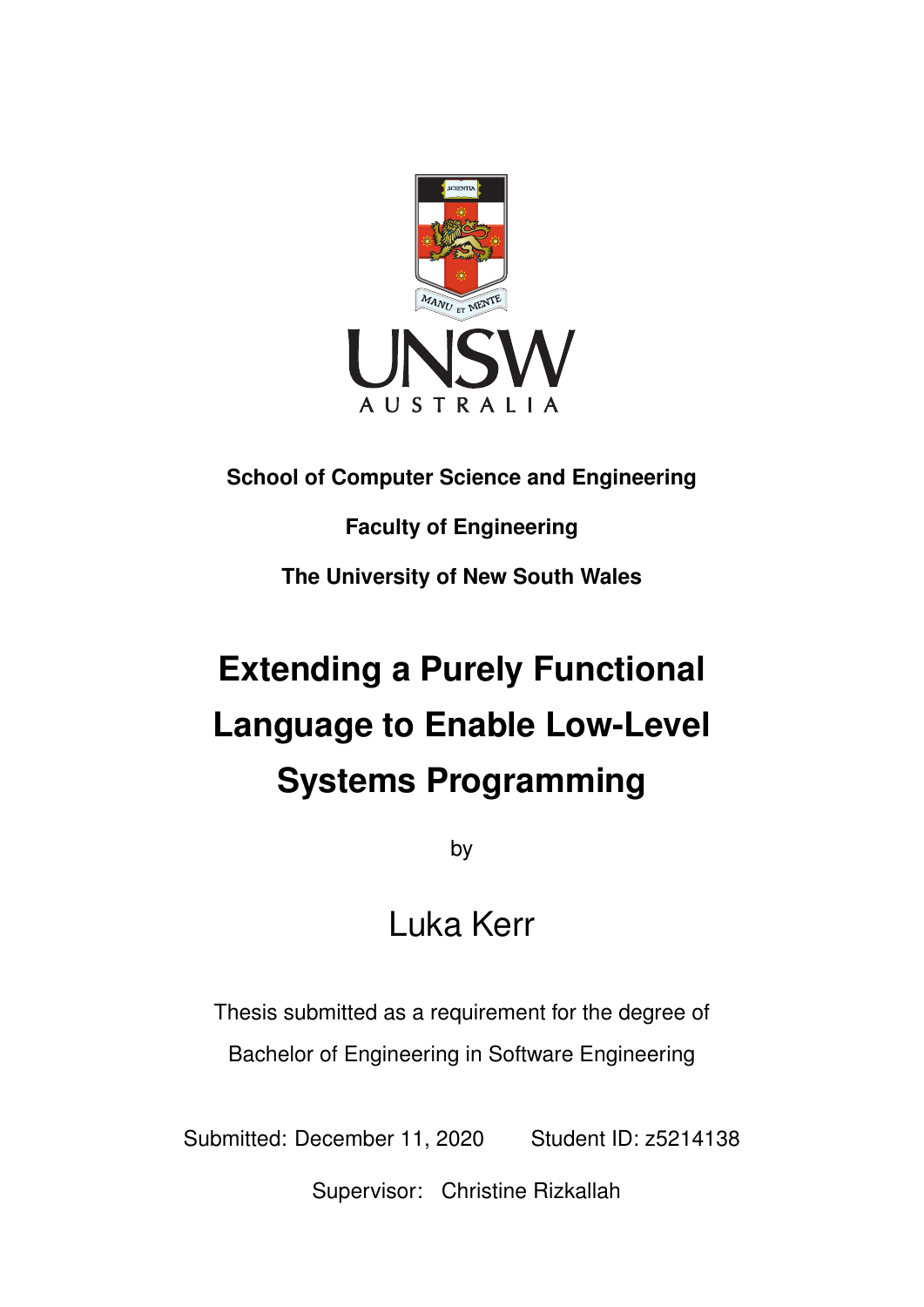# **Abstract**

Cogent is a uniquely-typed functional programming language implemented in Haskell for developing trustworthy and efficient systems code. COGENT has a data-description language, called DARGENT, that allows programmers to specify how they want their data-types to be represented in memory.

Currently low-level systems programming in COGENT is feasible, although it leaves many features to be desired. To help combat this, two extensions to DARGENT and COGENT will be implemented – endianness annotations and dependent sized structures respectively. Endianness annotations allow the programmer to specify the byte order of integers in memory, and dependent sized structures allow for data structures, such as records and arrays whose size depends on an arbitrary value, to be defined.

The main aim of this thesis is to help better enable low-level systems programming in COGENT.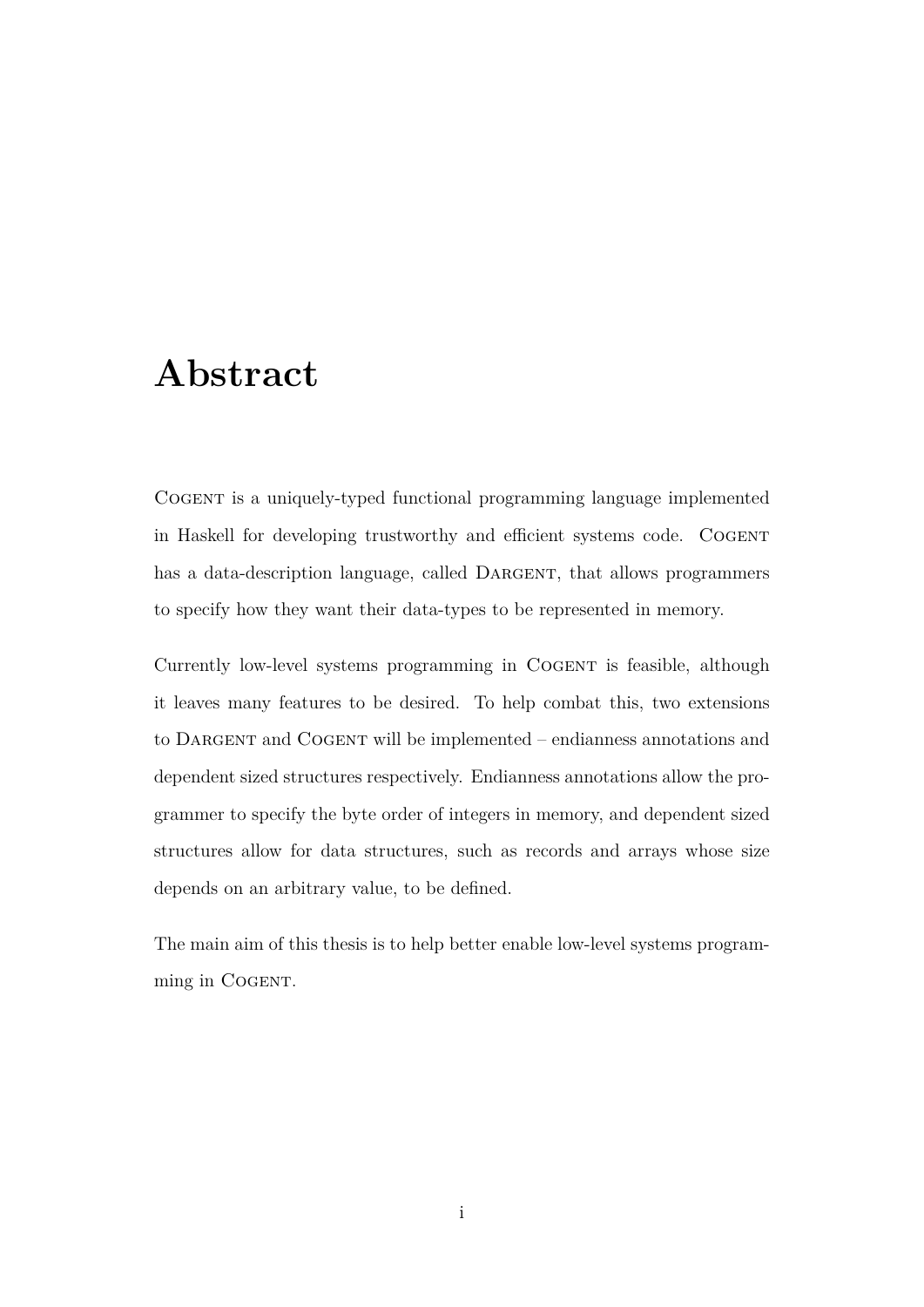# **Contents**

| $\mathbf{1}$   |     | Introduction      |  | $\mathbf{1}$            |
|----------------|-----|-------------------|--|-------------------------|
| $\overline{2}$ |     | <b>Background</b> |  | $\overline{\mathbf{4}}$ |
|                | 2.1 |                   |  |                         |
|                |     | 2.1.1             |  |                         |
|                | 2.2 |                   |  |                         |
|                |     | 2.2.1             |  |                         |
|                |     | 2.2.2             |  |                         |
|                | 2.3 |                   |  |                         |
|                |     | 2.3.1             |  |                         |
|                |     |                   |  |                         |
|                |     |                   |  |                         |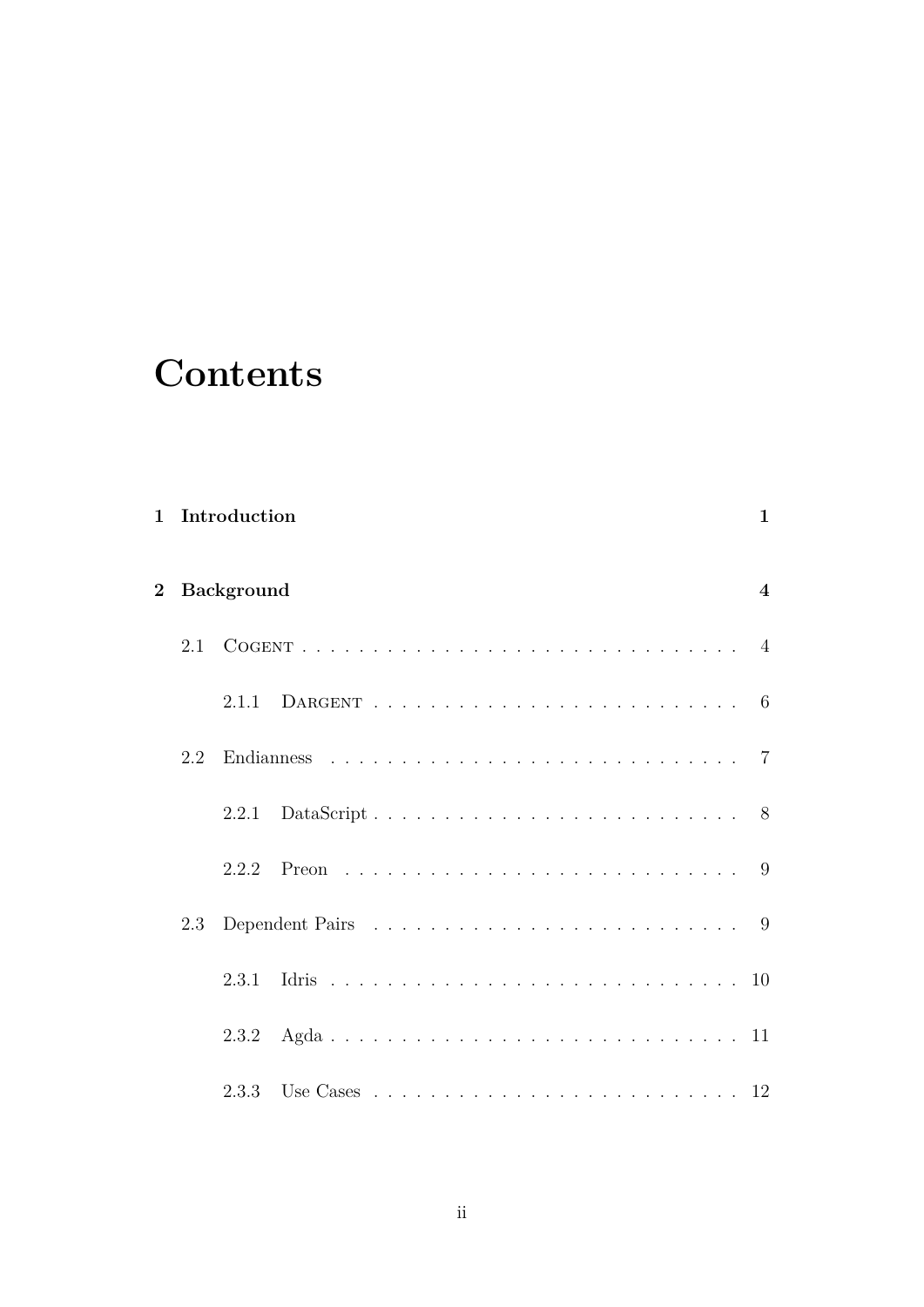|                |     | 2.3.4               | Relation To Dependent Sized Structures 13                                                                                              |    |
|----------------|-----|---------------------|----------------------------------------------------------------------------------------------------------------------------------------|----|
| $\bf{3}$       |     |                     | <b>Completed Work</b>                                                                                                                  | 14 |
|                | 3.1 |                     |                                                                                                                                        |    |
|                |     | 3.1.1               |                                                                                                                                        |    |
|                |     | 3.1.2               |                                                                                                                                        |    |
|                |     | 3.1.3               |                                                                                                                                        |    |
|                | 3.2 |                     | $\emph{Dependent Sized Structures}\quad \ldots \quad \ldots \quad \ldots \quad \ldots \quad \ldots \quad \ldots \quad \quad \text{20}$ |    |
|                |     | 3.2.1               |                                                                                                                                        |    |
|                |     | 3.2.2               |                                                                                                                                        |    |
|                |     | 3.2.3               | Implementation $\ldots \ldots \ldots \ldots \ldots \ldots \ldots \ldots 24$                                                            |    |
|                |     | 3.2.4               | Typing Rules $\ldots \ldots \ldots \ldots \ldots \ldots \ldots \ldots 26$                                                              |    |
|                |     | 3.2.5               |                                                                                                                                        |    |
| $\overline{4}$ |     | Conclusion          |                                                                                                                                        | 32 |
|                | 4.1 |                     |                                                                                                                                        | 33 |
|                |     | <b>Bibliography</b> |                                                                                                                                        | 34 |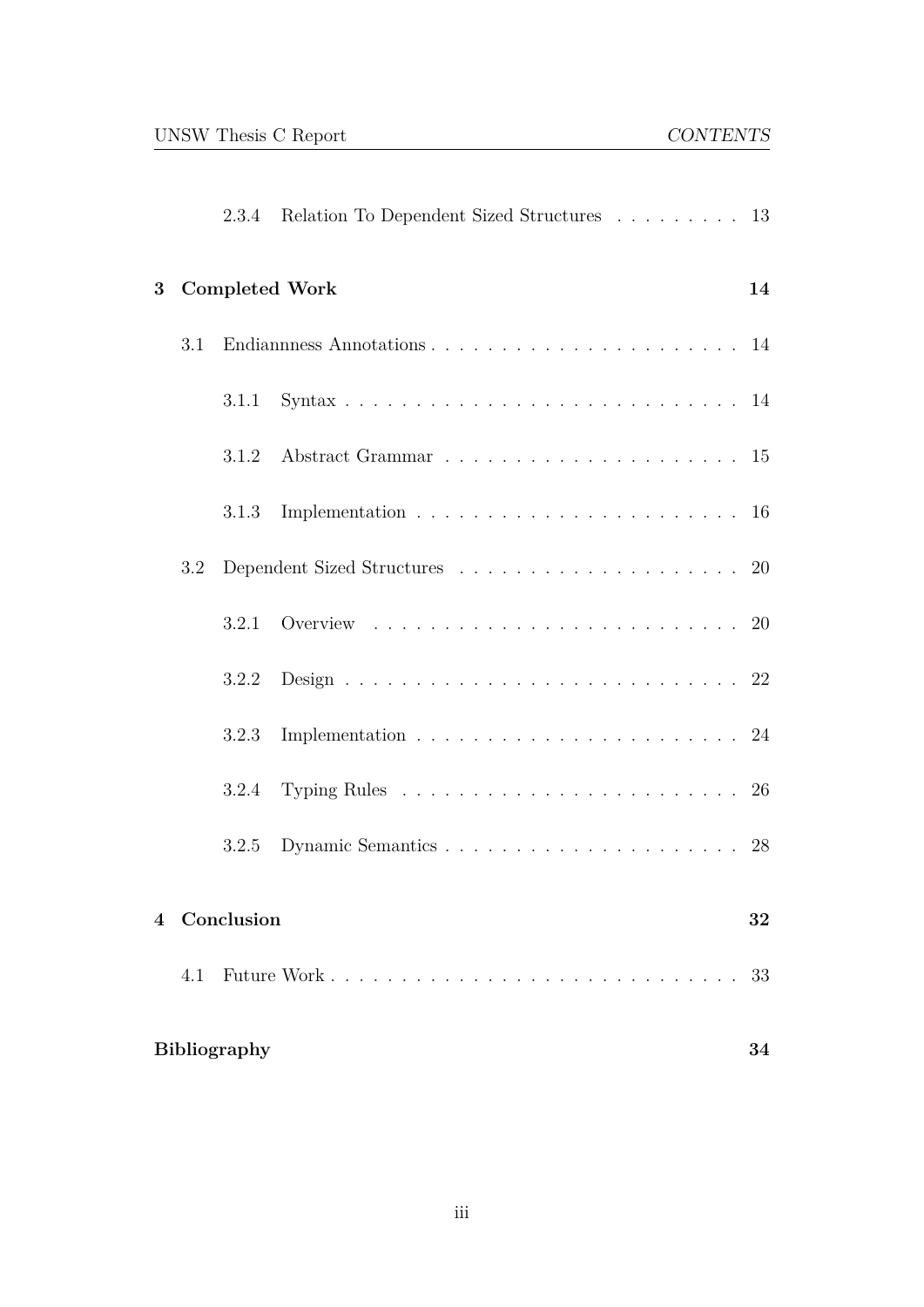# **List of Figures**

| 2.1 |                                                                                           |
|-----|-------------------------------------------------------------------------------------------|
| 2.2 | COGENT product and variant types $\ldots \ldots \ldots \ldots \ldots$ 5                   |
| 2.3 | A DARGENT layout and its memory representation $\dots \dots$ 6                            |
| 2.4 |                                                                                           |
| 2.5 | Preon byte order annotations $\ldots \ldots \ldots \ldots \ldots \ldots$ 9                |
| 2.6 |                                                                                           |
| 2.7 |                                                                                           |
| 2.8 | Idris dependent pairs $\ldots \ldots \ldots \ldots \ldots \ldots \ldots \ldots \ldots 11$ |
| 2.9 |                                                                                           |
|     |                                                                                           |
| 3.1 | Endianness annotation syntax $\ldots \ldots \ldots \ldots \ldots \ldots \ldots 15$        |
| 3.2 | DARGENT's updated abstract grammar [3] $\ldots \ldots \ldots \ldots \ldots$ 15            |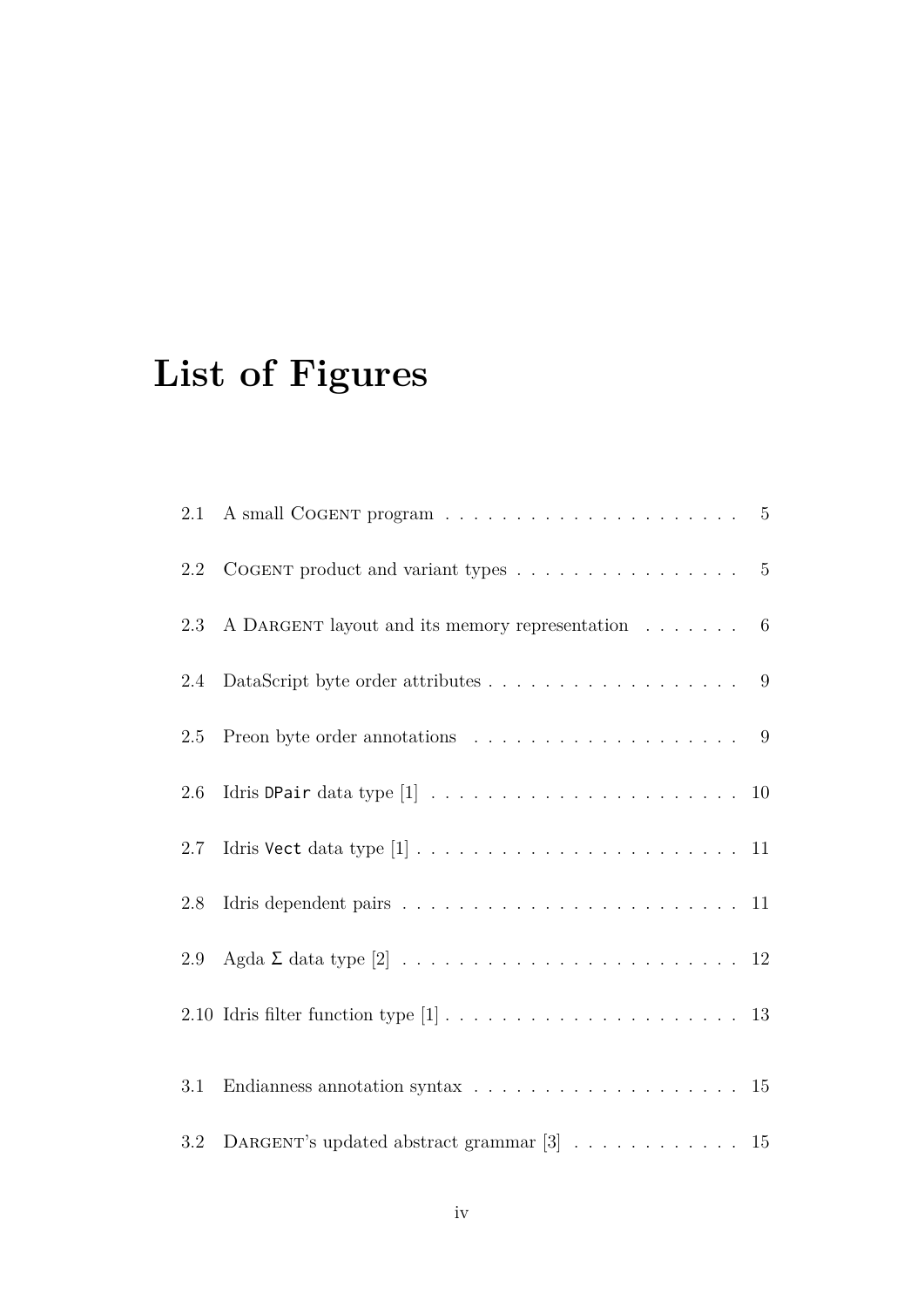| 3.3 | COGENT's main compiler stages $\ldots \ldots \ldots \ldots \ldots \ldots \ldots 16$    |    |
|-----|----------------------------------------------------------------------------------------|----|
| 3.4 | A simple COGENT type definition with endianness annotations.                           | 17 |
| 3.5 | Part of the AST produced from Figure 3.4's layout expression.                          | 17 |
| 3.6 | COGENT program and relevant generated C code $\ldots \ldots \ldots$ 19                 |    |
| 3.7 | Linux kernel ext2 file system directory entry structure $[4]$ 21                       |    |
| 3.8 |                                                                                        |    |
| 3.9 | Extended buffer data structure diagram 24                                              |    |
|     | 3.10 Directory entry buffer type $\ldots \ldots \ldots \ldots \ldots \ldots \ldots$ 25 |    |
|     |                                                                                        |    |
|     | 3.12 Dependent sized record additional typing rule 27                                  |    |
|     |                                                                                        |    |
|     | 3.14 Syntax for dynamic semantics interpretations 29                                   |    |
|     | 3.15 Dependent sized record dynamic semantics evaluation rule                          | 29 |
|     | 3.16 Buffer dynamic semantics evaluation rules 30                                      |    |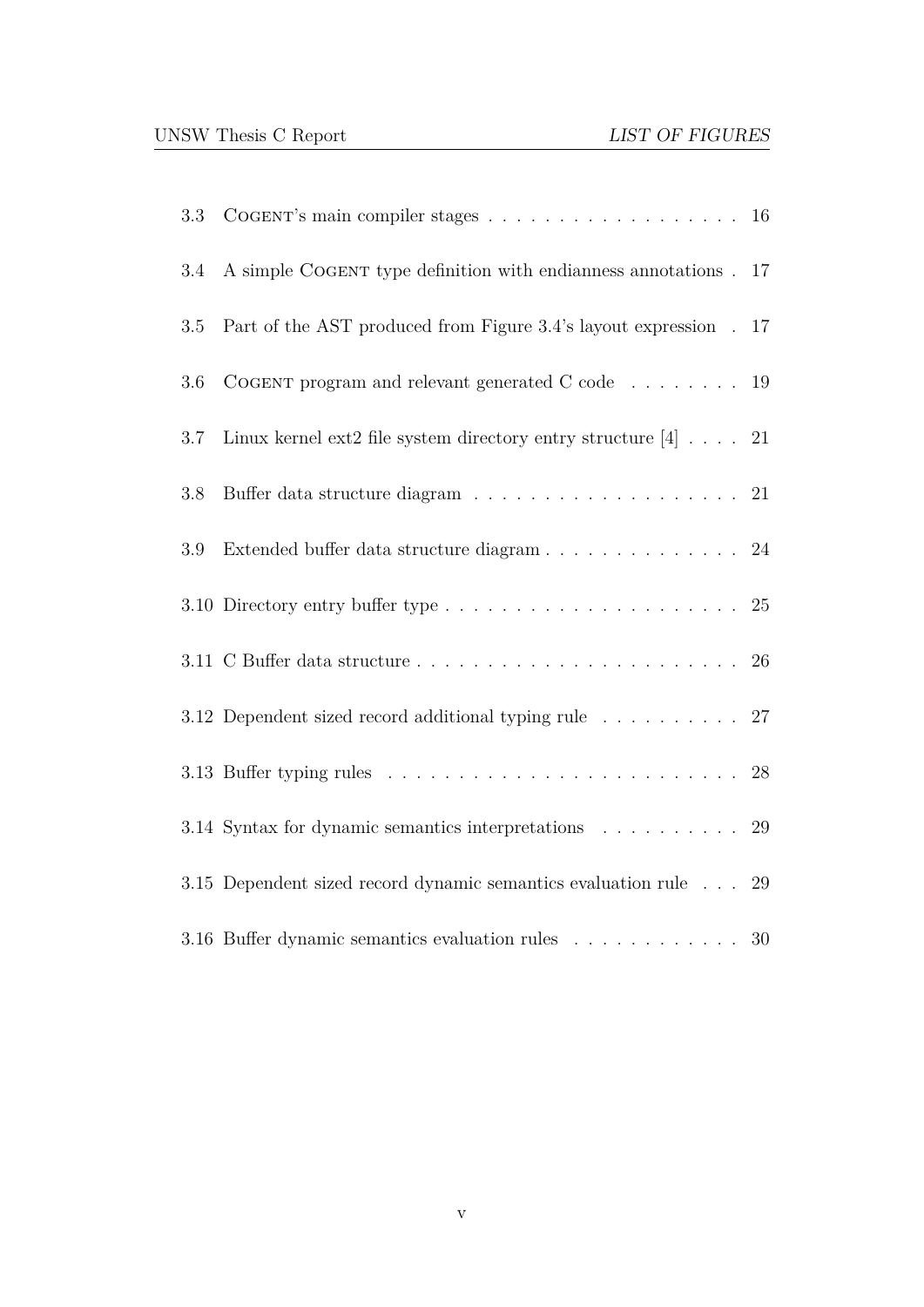# **List of Tables**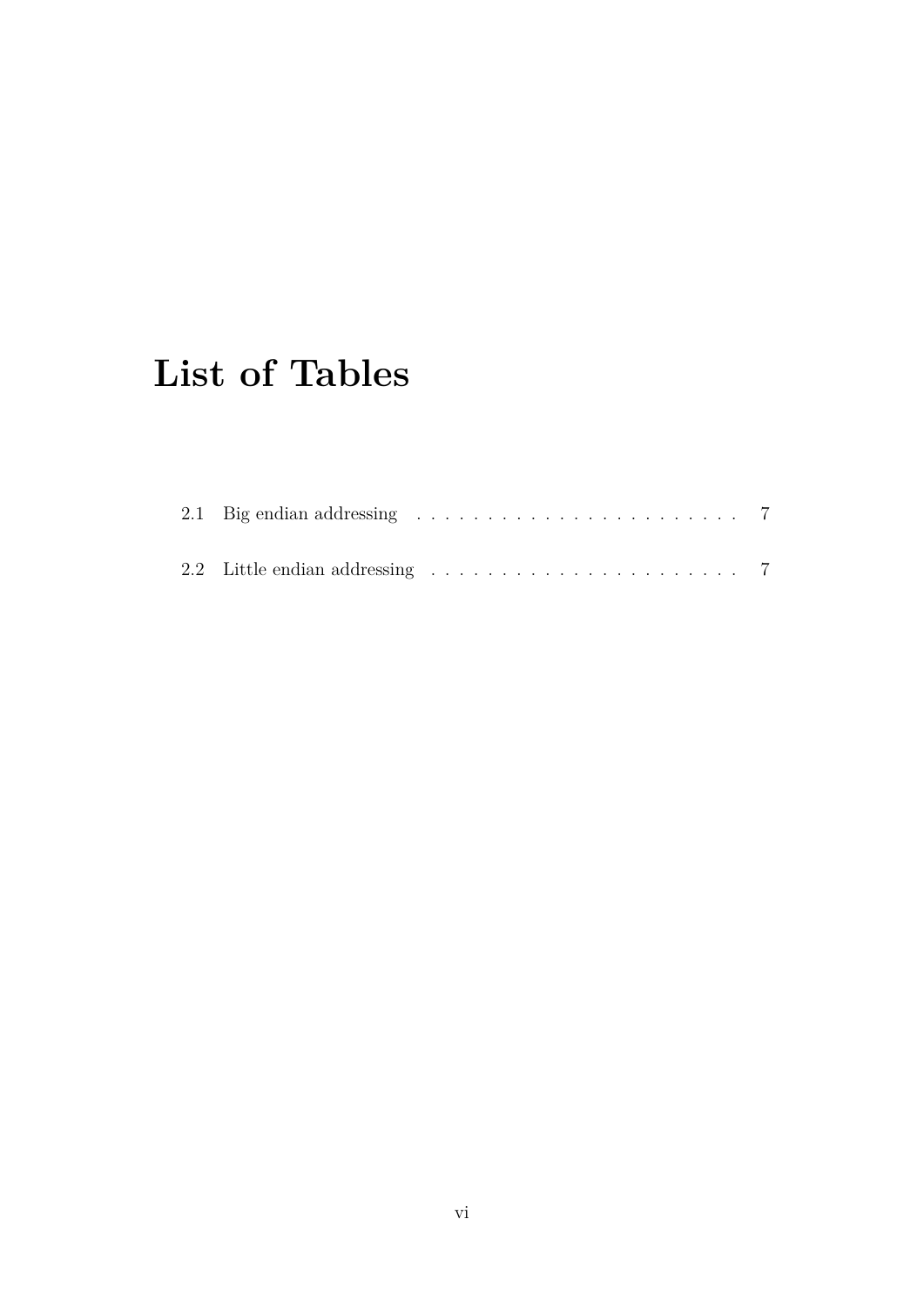# <span id="page-7-0"></span>**Chapter 1**

# **Introduction**

Systems programming is found everywhere, from operating systems and game engines to industrial automation and medical devices. Most systems code is implemented in 'low-level' programming languages such as C and assembly which deal with memory access and manipulation directly. When compared to other more 'high level' programming languages such as Java, Python and Ruby, these low-level programming languages are considered to be much more unsafe and unsecure due to a focus on speed and control, rather than memory safety.

Consequently, the likelihood of bugs and vulnerabilities appearing in a program written in a low-level programming language is far greater than one written in a high level programming language. As such, the development of programming languages that have a focus on correctness and safety, but also ensure that programmers have control over how data is laid out, is welcomed when it comes to writing critical systems code.

COGENT  $[5, 6]$  is a programming language that has both a focus on correctness and the ability to control how data is laid out in memory. It achieves this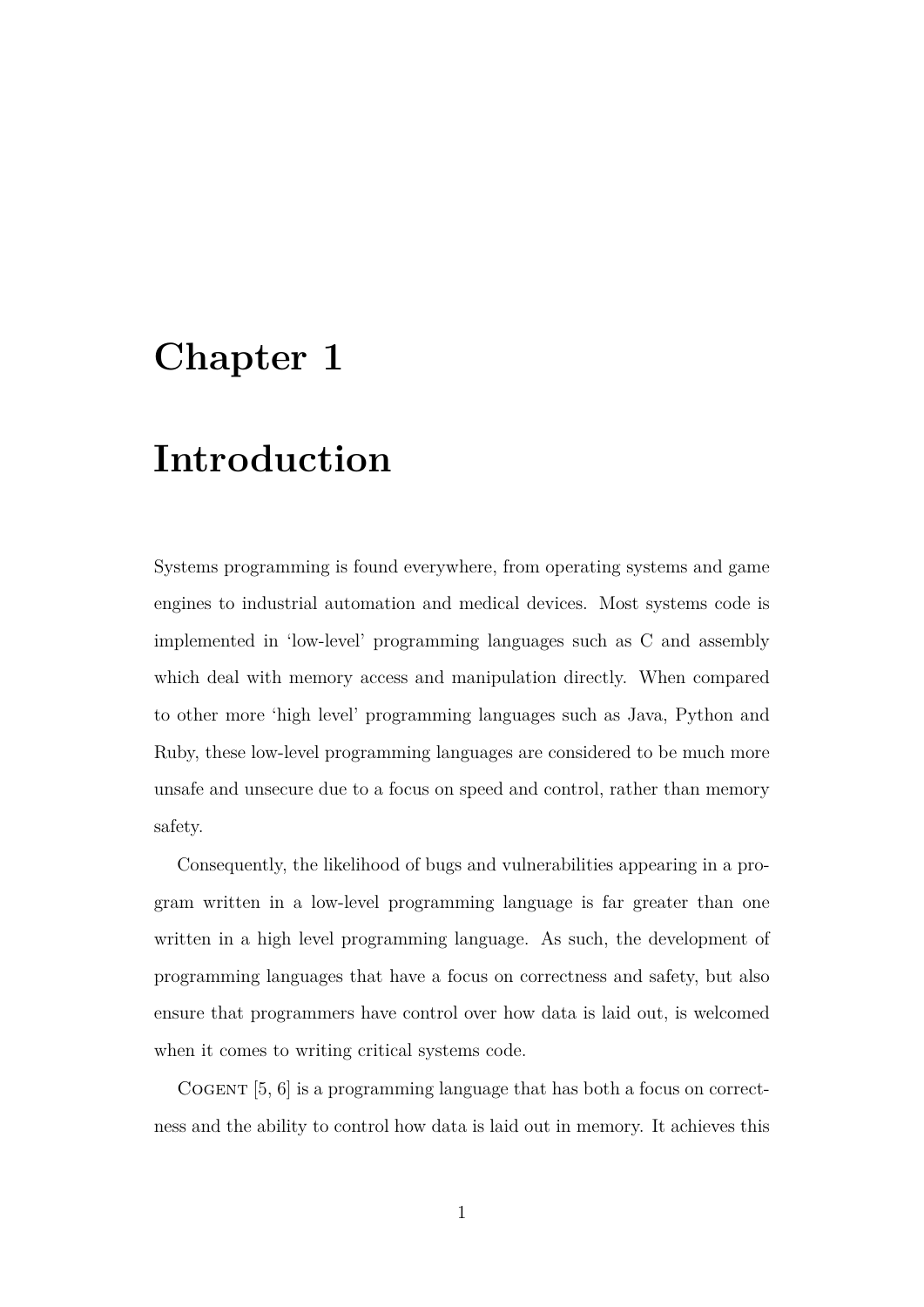partially through the integration of a data description language called Dargent [3]. Dargent allows the programmer to specify how Cogent lays out its algebraic data types in memory through the use of layout expressions.

One [f](#page-40-0)eature of programming languages that allow for fine-grained control over data layouts is endianness annotations. Programmers have the ability to annotate integers with a flag denoting whether the integer should be laid out using big or little endianness.

Another useful feature to extend the expressivity of how data is laid out is dependent sized structures, which would allow data structures, such as records and arrays, whose size depends on a numeric value to be defined. Specifically, a key use case for this feature is to be able to represent certain kinds of systems data structures such as directory entries, as well as operations on these structures, directly in Cogent. In the case of directory entries, a character array representing the directory entry name would be stored in a record, where the array's size depends on some numeric field in the same record. This record would also be 'dependently sized' in that it would include a special field indicating its size which is dependent on its overall contents.

Due to the dynamic nature of these dependently sized structures, in that their size is not known at compile time, they must be stored in some sort of buffer with a fixed maximum capacity. Various safety properties must also be ensured when interfacing with this buffer and its contents, for example guaranteeing that a buffer element cannot be appended to the end of a buffer if the buffer is full.

Having these two aforementioned features implemented directly in Cogent would require less COGENT and C code to be written in total, and hopefully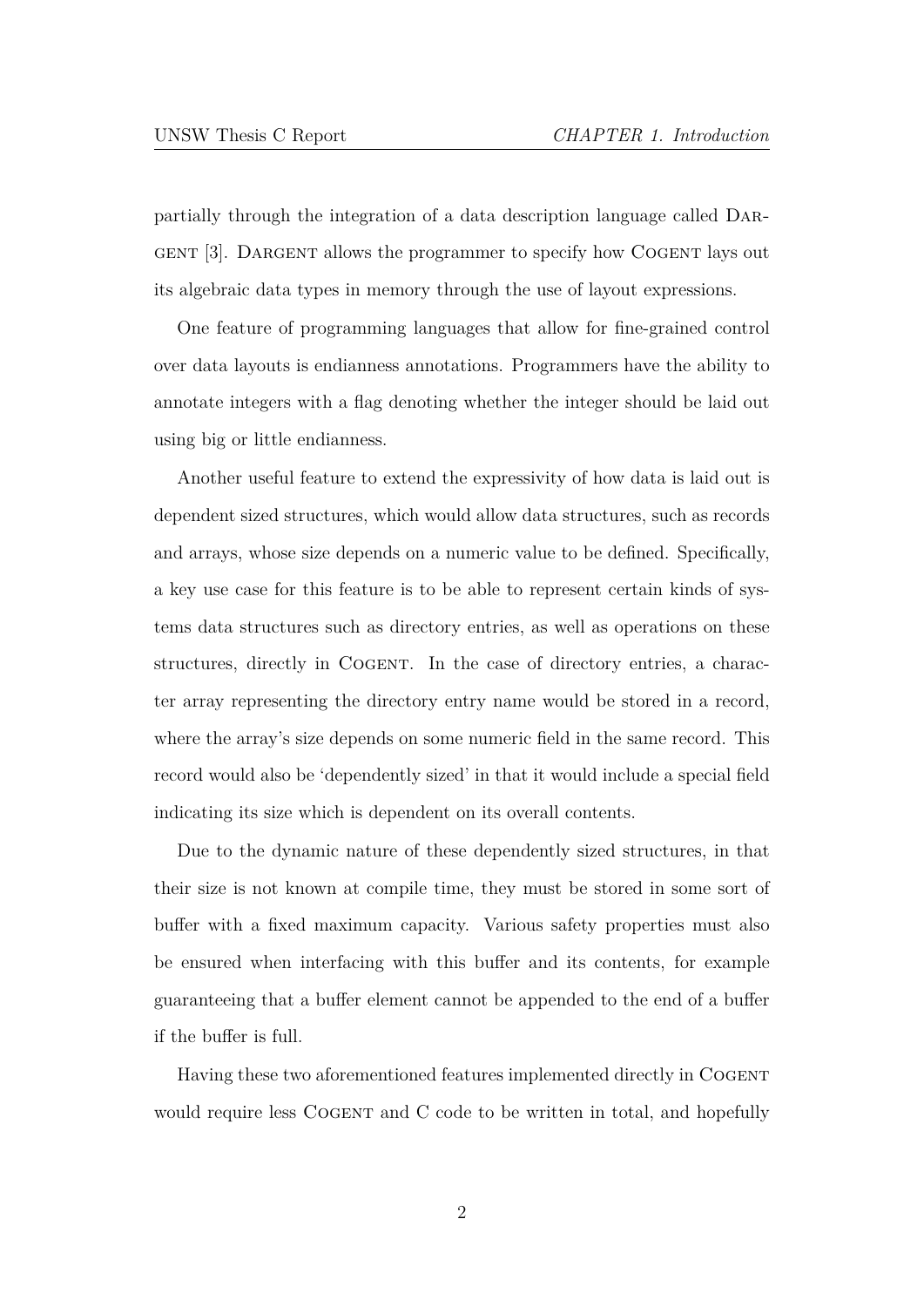more efficient C system code generated due to less interaction between Cogent and C. As Cogent also guarantees memory safety and eases verification [6], if this kind of systems code can be represented in COGENT, verification becomes easier and memory safety is guaranteed once the type system and [ve](#page-40-1)rification framework has been adapted to account for these features.

In this thesis, two extensions to COGENT are presented – endianness annotations inside DARGENT layouts using a new layout syntax, and the introduction of three new types in Cogent to represent dependent sized structures and how they are stored. A complete implementation of endianness annotations has been achieved, as well as an initial design and partial implementation of dependent sized structures, including a pen and paper formalisation of the typing rules and dynamic semantics.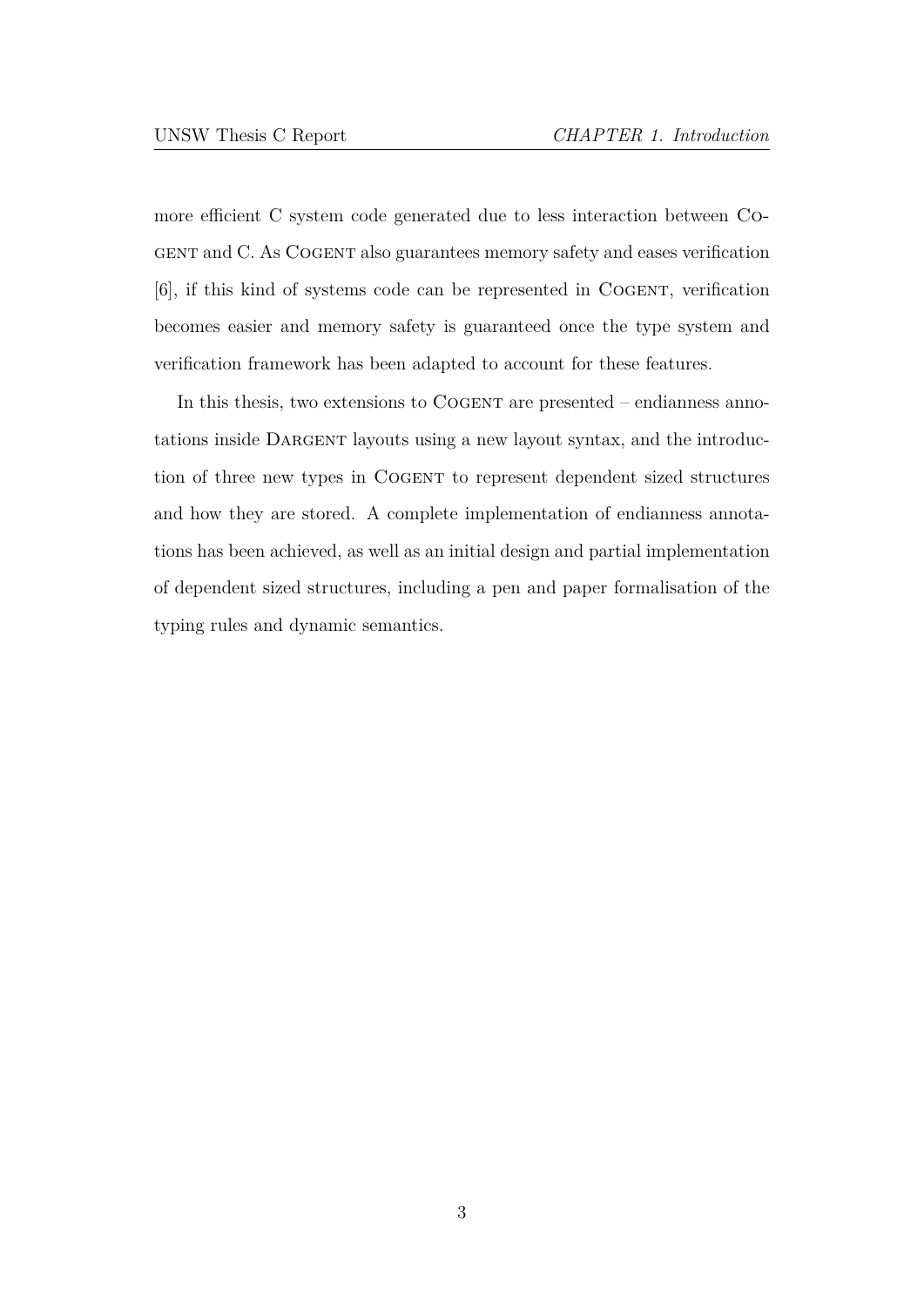# **Chapter 2**

# **Background**

# **2.1 Cogent**

Cogent [5] is a functional programming language equipped with a uniqueness type system that also supports interoperability with existing C code. Its goal is to ena[ble](#page-40-2) systems code to be verified more easily [7]. It achieves this by generating C code, as well as both shallow embeddings of Cogent programs in Isabelle/HOL [8], an interactive theorem prover, and a [pr](#page-40-3)oof that the generated C code refines this embedding [9].

Figure 2.1 [dis](#page-41-0)plays the Haskell inspired [5] syntax of a small COGENT program that interacts with an ab[st](#page-41-1)ract type Buffer and function setChar that ar[e both imp](#page-11-0)lemented in C. The function [wr](#page-40-2)iteHi operates on this buffer by writing the characters 'H' and 'i' at the specified indices.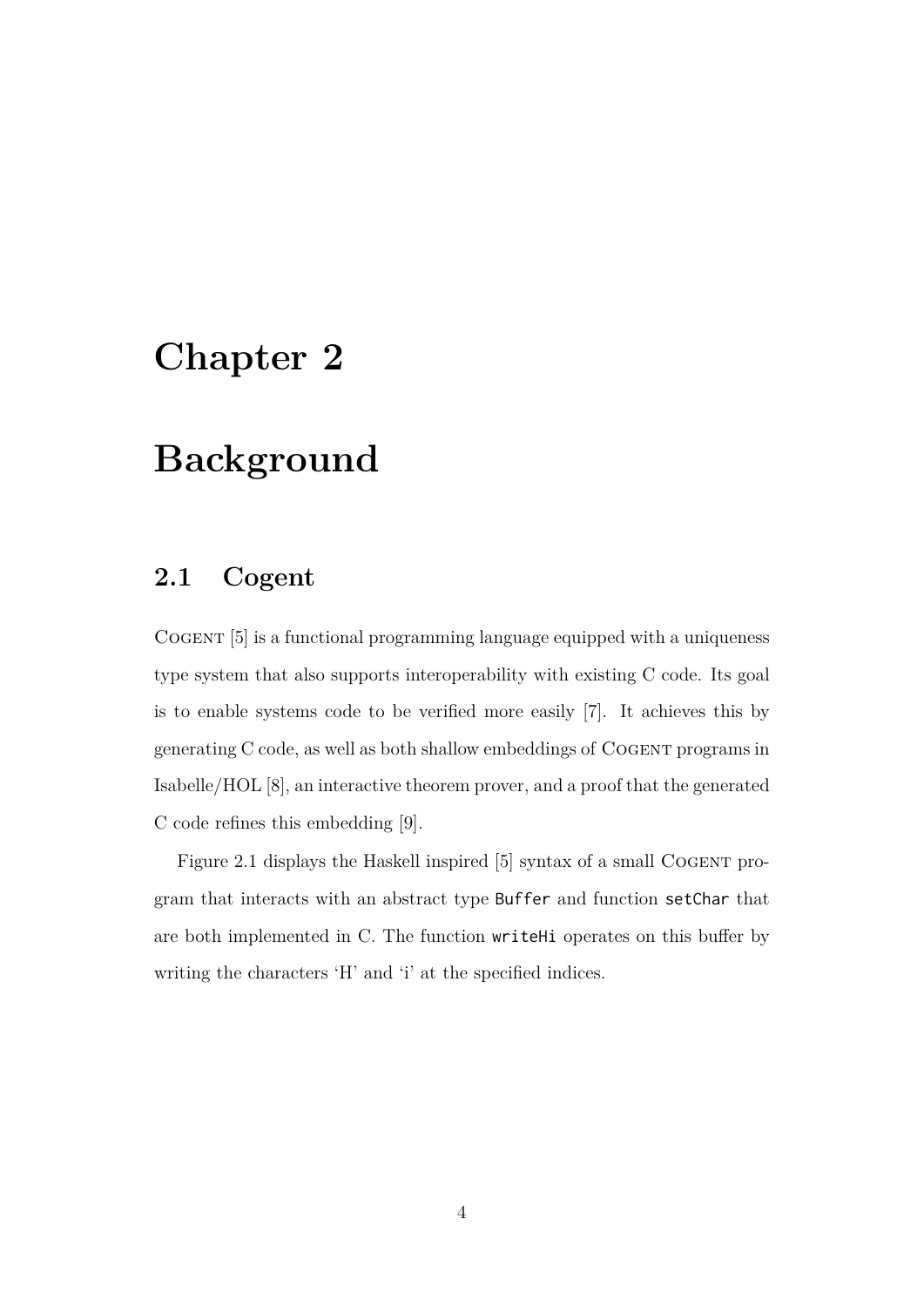```
1 -- Abstract type
2 type Buffer
3
4 -- Abstract function implemented in C
5 setChar : ( Buffer , U32 , U8) -> Buffer
6
7 writeHi : Buffer -> Buffer
8 writeHi buf =
9 let buf = setChar (buf, 0, 'H')
10 and buf = setChar (buf, 1, 'i')
11 in buf
```
**Figure 2.1:** A small COGENT program

Along with the ability to integrate with C, COGENT also operates on numerous algebraic data types including product types (records) and sum types (variants) as highlighted in Figure 2.2. These types seamlessly map to systems types, for example, C structs can be represented using product types, and tagged unions can be r[epresented](#page-11-1) using sum types. COGENT also supports other functionality such as higher-order functions and polymorphism.

```
1 -- Product type
2 type Date = { year: U16, month: U8, day: U8 }
3
4 -- Variant type
5 type Maybe a = <Some a | None () >
```
**Figure 2.2:** COGENT product and variant types

Cogent also has a foreign function interface (FFI) to C, in which data types and iterators over these types are implemented in C and called by Cogent code using the FFI. So far, these data types have not been fully verified as correct, and some of them even create an overhead on performance [3]. The development of a data description language (DDL), called DARGENT aims to solve this problem by providin[g](#page-40-0) efficient access to data types from COGENT.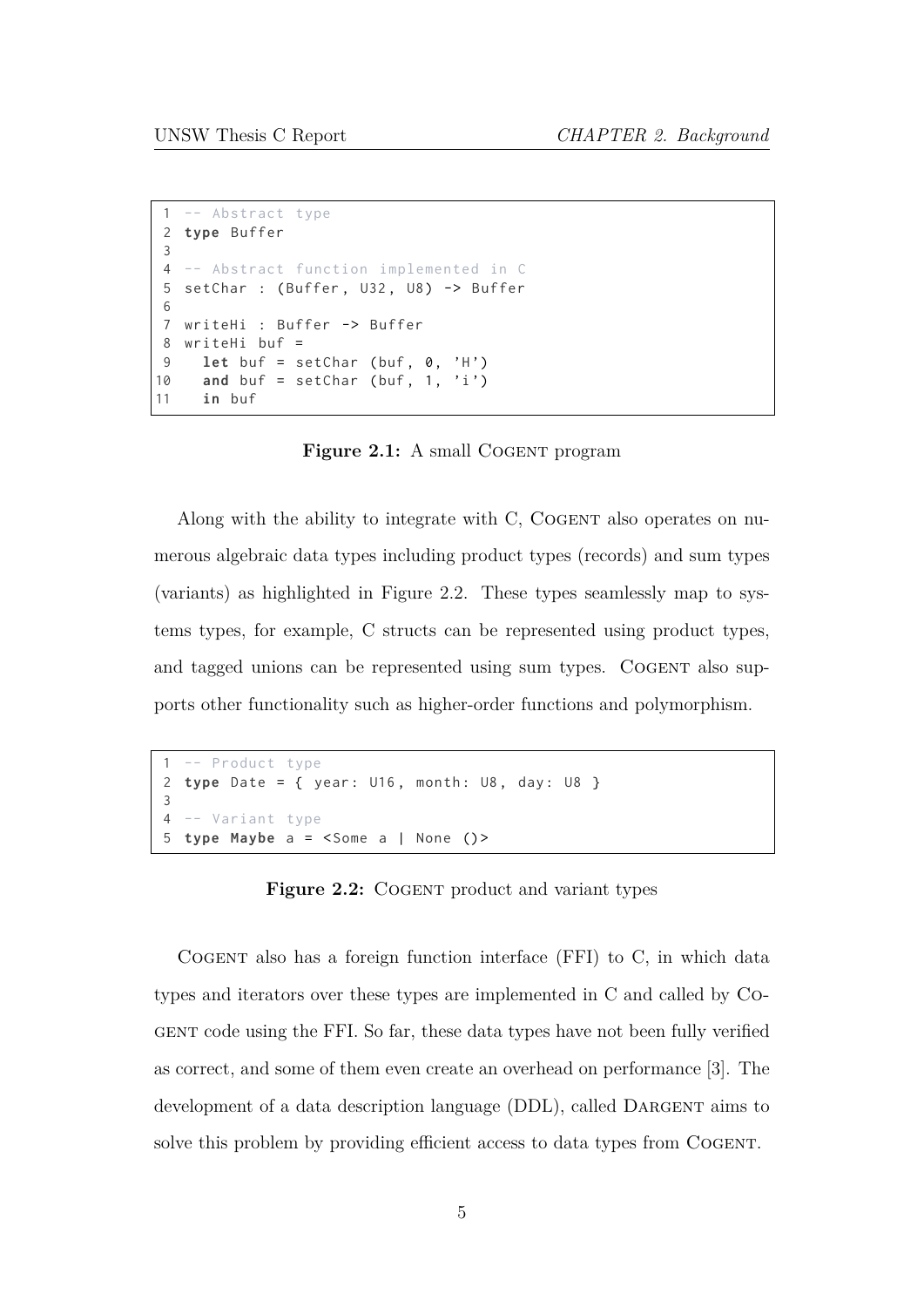### **2.1.1 Dargent**

DARGENT [3] is a DDL for COGENT that is currently under active development, allowing the programmer to specify how COGENT lays out its algebraic data types in m[em](#page-40-0)ory. It implements syntax that allows data to be represented at specific bits and bytes when stored in a record or variant. This is fundamental when working with low-level systems, such as operating systems, especially when COGENT programs are integrated with pre-existing C programs that use much more exotic data representations.

A Dargent program consists of one or more layout declarations that allow for the layout of data types in memory to be expressed. Primitive types are laid out as a contiguous block of memory, whereas algebraic data types, such as records and variants, can be laid out by the programmer via a layout declaration.

Figure 2.3 demonstrates the syntax of a DARGENT layout on a record type XY containing two fields, a U8 and U16. The layout declaration that follows th[e type defin](#page-12-0)ition defines how XY is laid out in memory. The field x takes up 8 bits, starting at the 3rd byte, while the field y takes up 2 bytes starting at the 0th byte.

<span id="page-12-0"></span>

**Figure 2.3:** A DARGENT layout and its memory representation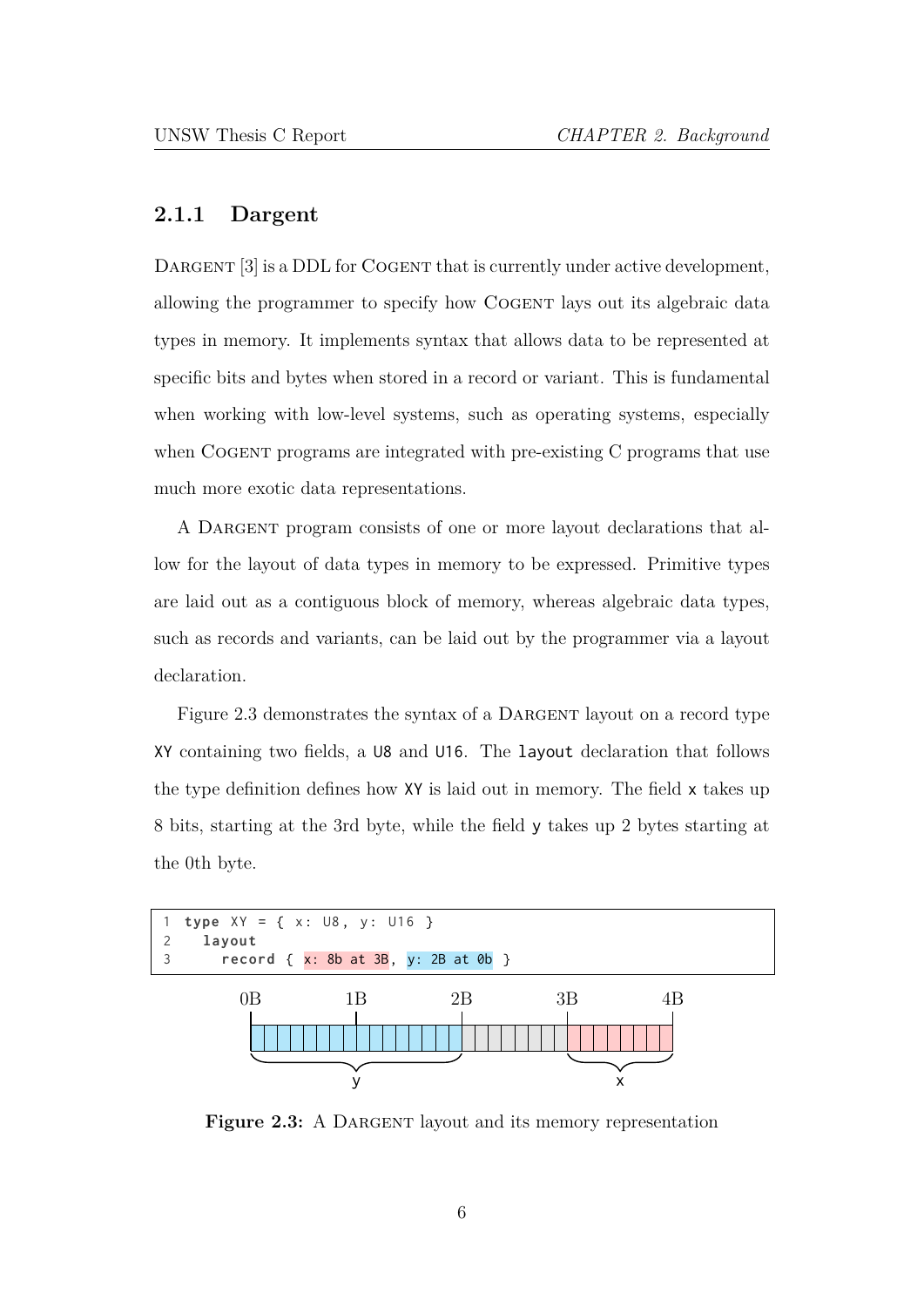# **2.2 Endianness**

Endianness is the sequential order of a range of bits or bytes representing a number, stored in memory [10]. Typically, endianness indicates the byte order of a multi-byte number, such as a U32. Table 2.1 and Table 2.2 display the two different types of endi[ann](#page-41-2)ess using the 32 bit number 0xFF00AA11 as an example. Specifically, these two types a[re big end](#page-13-0)ian [and little e](#page-13-0)ndian. Big endian refers to the ordering in which the most significant byte comes first and the least significant byte comes last. On the other hand, little endian is represented using the opposite ordering, in which the most significant byte comes last, and the least significant byte comes first.

| Address | Data |
|---------|------|
| 0x0000  | FF   |
| 0x0001  | 00   |
| 0x0002  | A A  |
| 0x0003  | 11   |

| Address | Data |
|---------|------|
| 0x0000  | 11   |
| 0x0001  | A A  |
| 0x0002  | 00   |
| 0x0003  | ĿЬ,  |

<span id="page-13-0"></span>**Table 2.1:** Big endian addressing

**Table 2.2:** Little endian addressing

The importance of endianness is illustrated in various significant types of systems and structures. Some common examples of where endianness comes into play are network protocols, file systems, computer processors and file formats. All of these systems and structures are related by the fact that they may use either big or little endian ordering (or both) to store, represent or transfer data.

When it comes to network protocols, the bit and byte-level order of data (known as the *network order*) transmitted over the wire is specified to be either big or little endian. In practice, most network protocols such as the Internet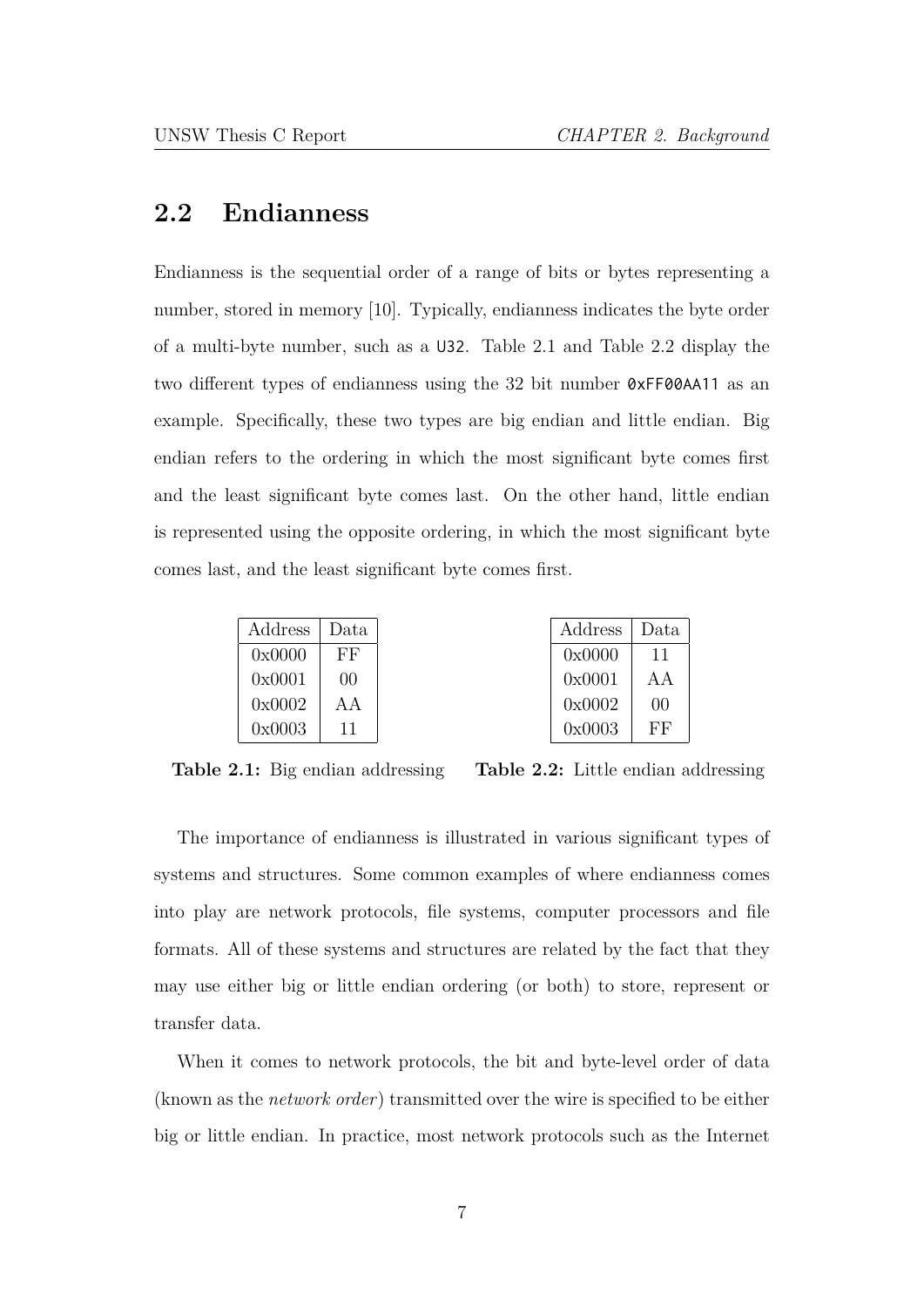Protocol (IP) [11] are big endian, however some, such as the Server Message Block (SMB) [12] protocol, are little endian. Due to this incompatibility, it is highly importa[nt](#page-41-3) to take endianness into account when developing programs that interact [with](#page-41-4) one or many network protocols.

In a similar vein, a file system or a file format may have a different endianness depending on the machine that created it, or the file format itself. The type of endianness used is extremely important when it comes to file systems and file formats, as once data is written to a file in a specific endianness, it must also be read using that same endianness, otherwise the data read wouldn't match what was written.

The ability to specify endianness in a high level programming language is rare, with the compiler usually assuming an endianness based on a target processor. However, some programming languages built specifically for describing and manipulating binary data allow the programmer to annotate integers with a specific byte order. Two specific examples of these kinds of programming languages will be looked at  $-$  DataScript [13] and Preon [14]. These programming languages were chosen because they model exactly the kind of endianness annotations extension we want to imple[men](#page-41-5)t in DARGENT.

## **2.2.1 DataScript**

DataScript [13] is a programming language that allows for multi-byte integers to be prefixed with an optional attribute denoting their byte order. Figure 2.4 highlights t[his](#page-41-5) functionality. If the little keyword is used, the integer is represented using little endianness, and if the big keyword is used, [the integer](#page-15-0) is represented using big endianness. In the case that neither the little or big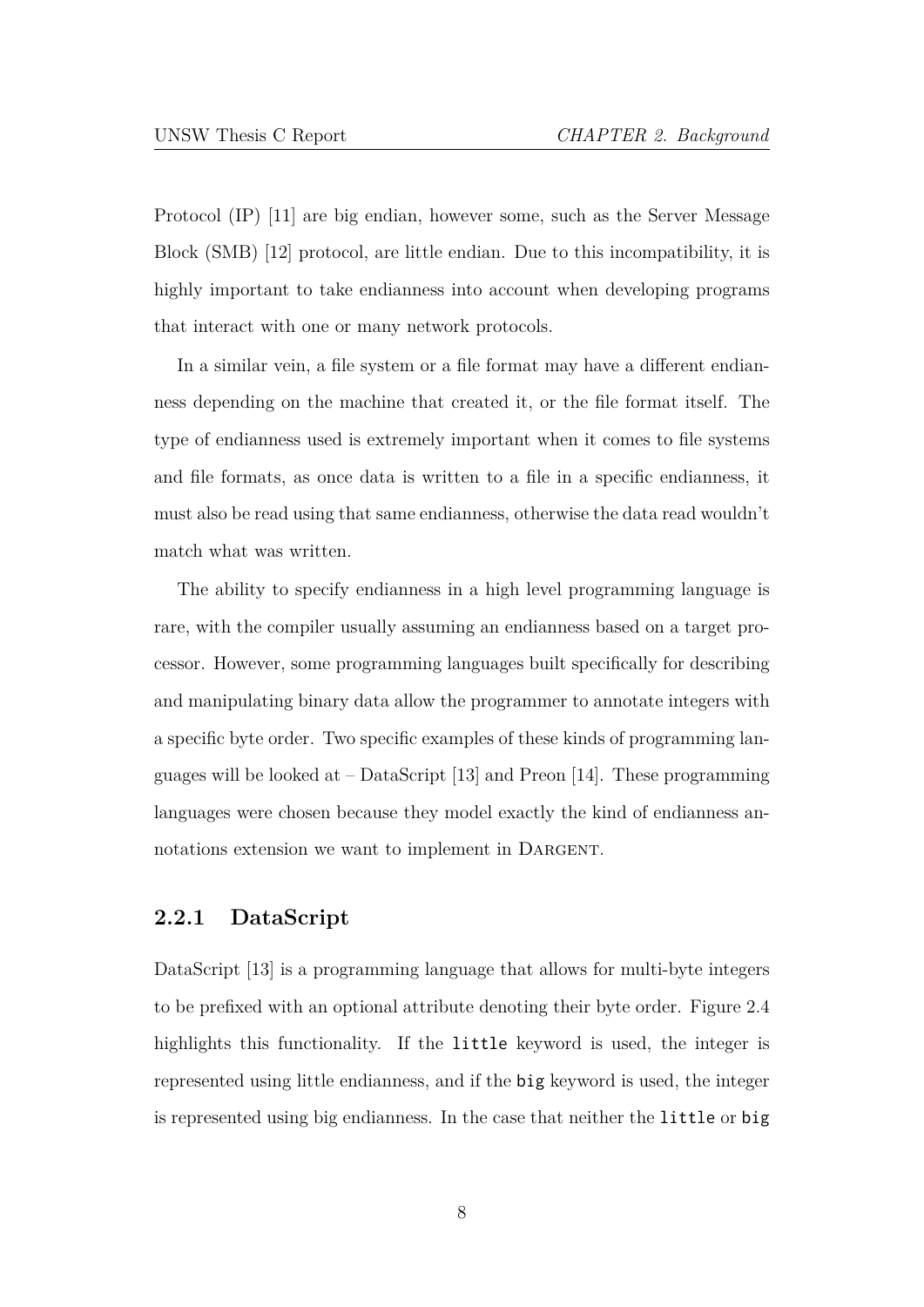keyword is provided, the DataScript compiler defaults to big endianness.

```
// Little endian
2 const little uint32 magic = 0 xCAFEF00D ;
3
4 // All big endian
5 const uint16 ACC_PUBLIC = 0 \times 0001;
6 const big uint16 ACC_PRIVATE = 0 x0002 ;
7 const big uint16 ACC_PROTECTED = 0 x0004 ;
```
**Figure 2.4:** DataScript byte order attributes

### **2.2.2 Preon**

Another programming language developed specifically for dealing with binary endcoded data is Preon [14]. It allows data structures to be represented in Java classes, accompanied by a variety of annotations that are applied when the data structure is mapped ont[o a](#page-41-6) bitstream encoded representation, using a decoder generated by Preon. One such annotation is the @BoundNumber annotation (displayed in Figure 2.5), which takes an optional byteOrder parameter to denote the byte order of an integer.

```
1 class Square {
2 @BoundNumber ( byteOrder = LittleEndian ) private int width ;
3 @BoundNumber ( byteOrder = LittleEndian ) private int height ;
4 }
```
**Figure 2.5:** Preon byte order annotations

# **2.3 Dependent Pairs**

Given a pair, a *dependent pair* allows the type of the second element of that pair to depend on the value of the first element. More formally, a value of the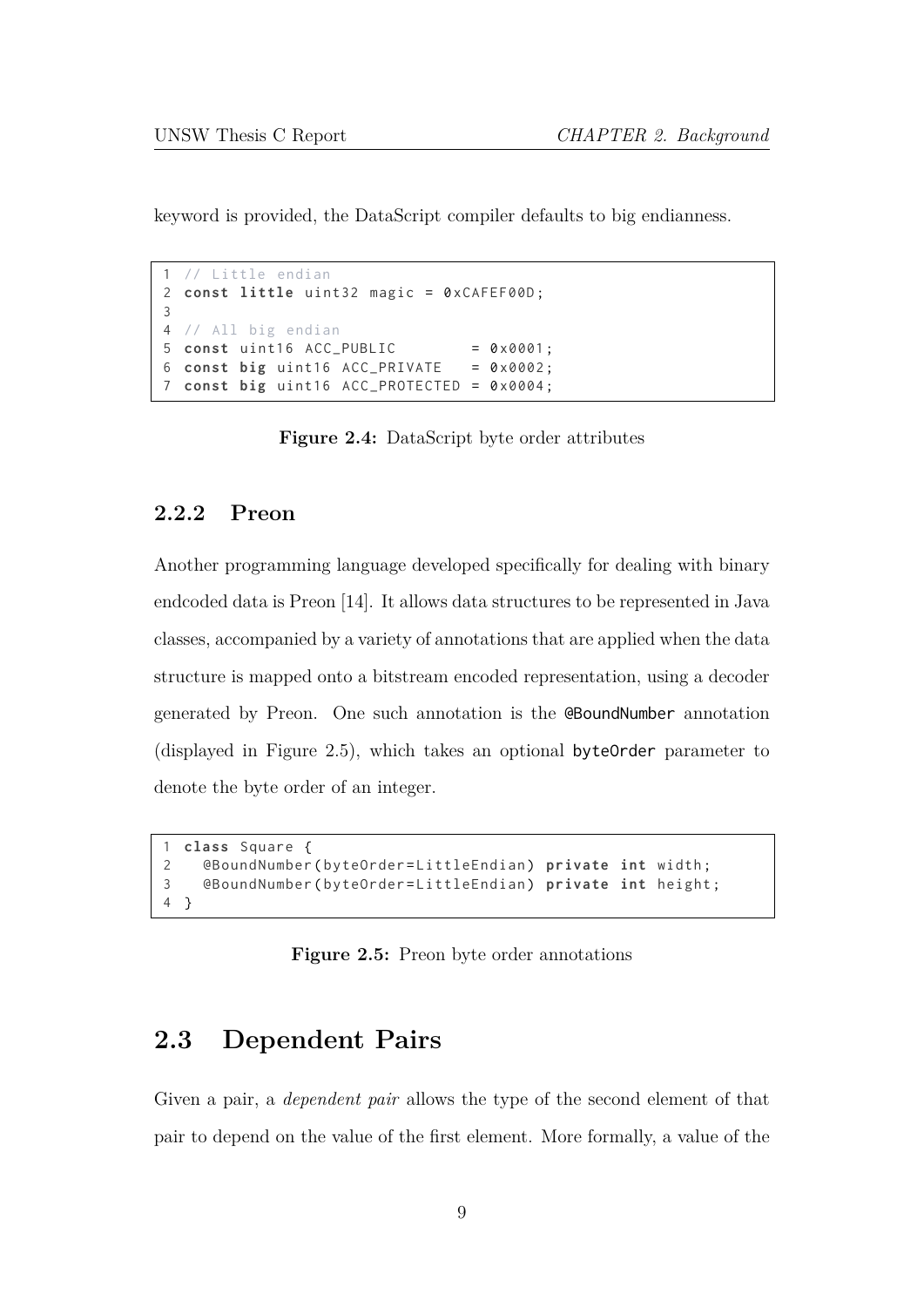type  $\Sigma(x : A)$  P(x) is a pair  $(a, b)$  where  $a \in A$  and  $b \in P(a)$  [15]. Dependent pairs represent existential quantification, they are made up of a witness for an existential claim as well as a proof that a property holds for i[t.](#page-41-7)

Dependent pairs are uncommon in most high level programming languages, including Cogent, and virtually non-existent in low-level ones. Having said that, there do exist programming languages where dependent pairs are integrated directly into the language's type system. Two such languages are Idris and Agda, which will be looked to understand how they incorporate dependent pairs. Afterwards, the use cases of dependent pairs will be discussed to further help understand the motivation behind why dependent pairs are useful.

# **2.3.1 Idris**

Idris is a functional programming language with a focus on type-driven development. As such, it is equipped with many useful features including dependent [types](https://idris-lang.org), optional laziness and of course dependent pairs. Figure 2.6 depicts the data type definition of a DPair, or a dependent pair. It can be seen that DPair takes two parameters, a which is a type, and P which i[s a functio](#page-16-0)n from a to another type, and returns a new type representing a dependent pair.

This definition of a dependent pair also comes with a constructor MkDPair which takes two arguments, x of type a, and a function  $P$  of type a  $\rightarrow$  Type with **x** as an argument.

<span id="page-16-0"></span>1 **data** DPair : (a : Type ) -> (P : a -> Type ) -> Type **where** 2 MkDPair : {P : a -> Type} -> (x : a) -> P x -> DPair a P

**Figure 2.6:** Idris DPair data type [1]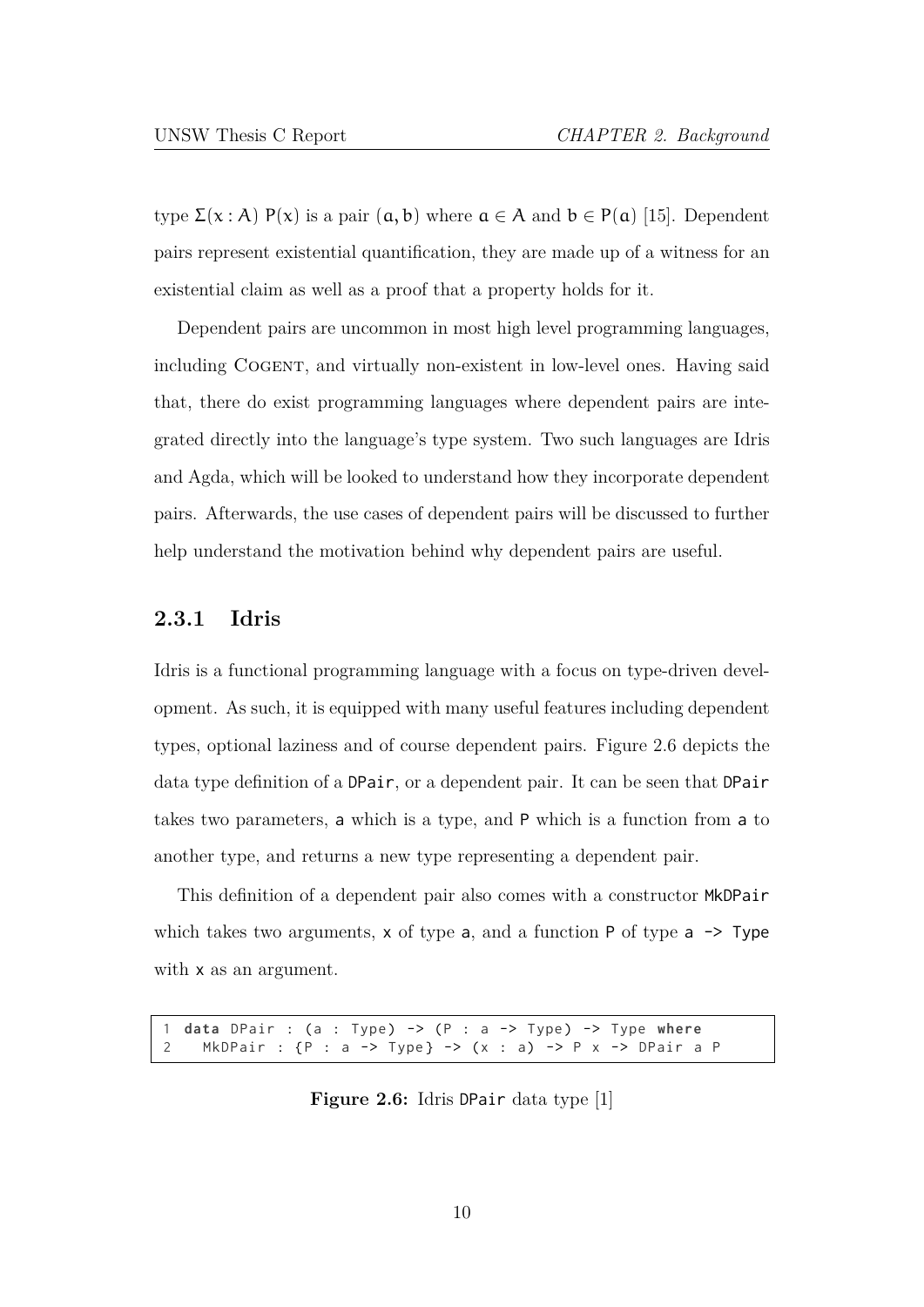An example of an Idris type that may be used as the second element in a dependent pair is Vect, defined in Figure 2.7. This definition takes a Nat, representing the vector's length, and a Type, representing the type of elements in the vector. In fact, Vect is a *de[pendent typ](#page-17-0)e*, or a type whose definition depends on a value. This is primarily why Vects are commonly found in dependent pairs, as their type depends on the value of the first element in the pair.

```
1 data Nat = Z | S Nat
2
3 data Vect : Nat -> Type -> Type where
4 Nil : Vect Z a
5 (::) : a -> Vect k a -> Vect (S k) a
```
**Figure 2.7:** Idris Vect data type [1]

When it comes to using dependent pairs, Idris prov[id](#page-40-4)es syntactic sugar to more easily construct a dependent pair. Specifically, a DPair combining a vector with its length may be defined as DPair Nat  $(\n\times$  > Vect n Int) using the standard DPair syntax, or as (n : Nat \*\* Vect n Int) using syntactic sugar. An example of how to construct a small vector is shown in Figure 2.8.

```
1 vec : (n : Nat ** Vect n Int )
2 vec = (3 \times \times [4, 6, 8])
```
**Figure 2.8:** Idris dependent pairs

# **2.3.2 Agda**

Another programming language that supports dependent pairs is Agda. The definition of a dependent pair  $\Sigma$  is portrayed in Figure 2.9, and is fairly similar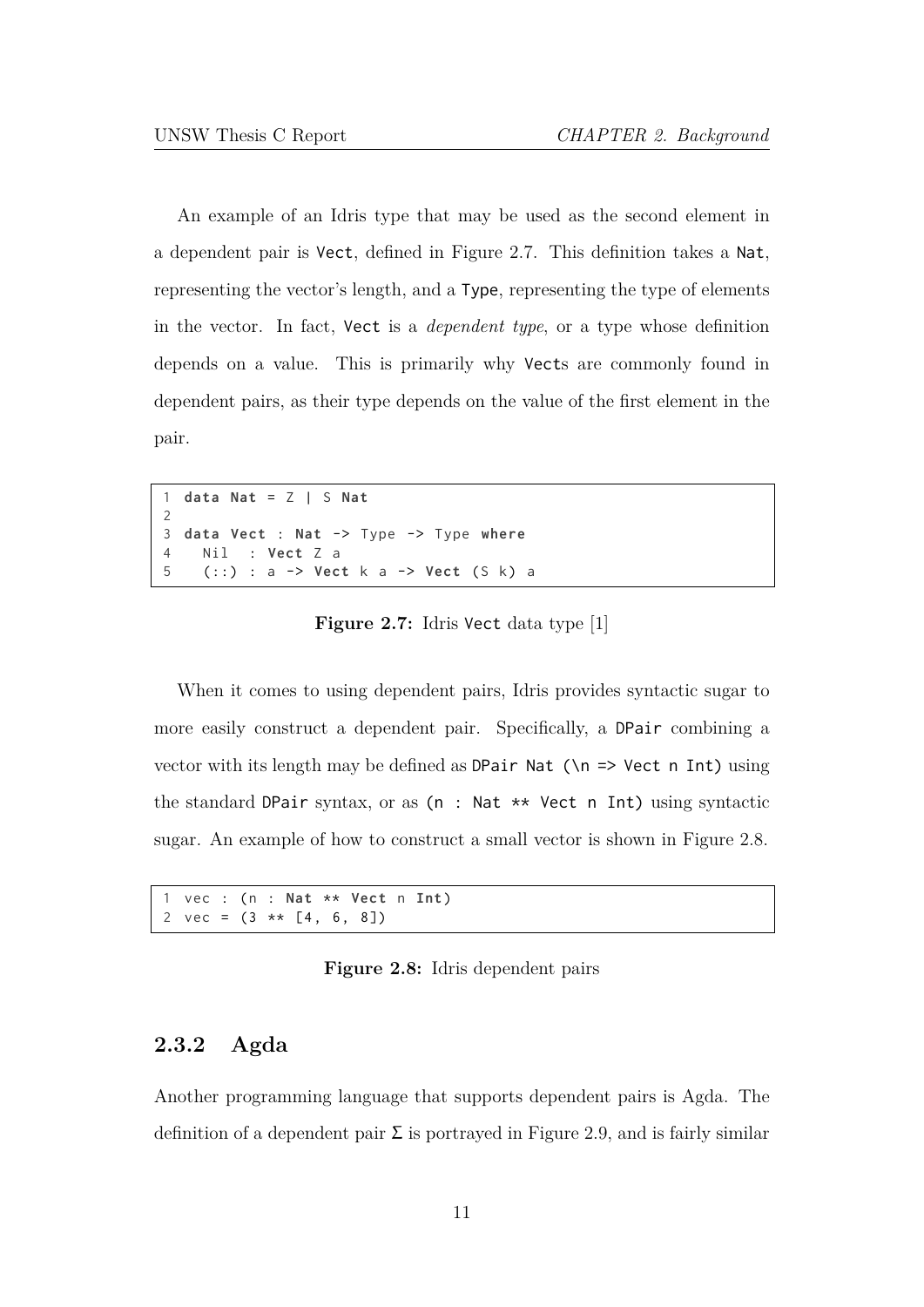to the Idris DPair type. In Agda, a dependent pair may represent existential quantification (as we have seen), but also a subset of a set.

```
1 data \Sigma (A : Set) (B : A \rightarrow Set) : Set where<br>2 _,_ : (a : A) \rightarrow (b : B a) \rightarrow \Sigma A B
           \overline{a}, \overline{a} : (a : A) \rightarrow (b : B a) \rightarrow \Sigma A B
```
### **Figure 2.9:** Agda  $\Sigma$  data type [2]

Assuming A is a type and P is a predicate over [A](#page-40-5), then the set of all elements such that P holds can be represented by the dependent pair  $\Sigma A P$ . For example, the finite set of natural numbers where all elements are less than some number  $b \in \mathbb{N}$  can be represented as  $\Sigma \mathbb{N} (\lambda a \to a < b)$ .

### **2.3.3 Use Cases**

In general, dependent pairs can be used to pass around a value  $x$ , together with some kind of proof that the value satisfies a proposition  $P(x)$  [16]. This ensures in a type safe manner that whenever the pair is used (for example, as input to a function), that its value is guaranteed to satisfy the [asso](#page-41-8)ciated proof. This is very powerful, and an example of where it may be used is in the implementation of a filter function operating on a Vect.

### **Filter**

Figure 2.10 displays the type of Idris's filter function. As we know from the definition above, a Vect has an associated value that represents its length. The [reason](#page-19-1) filter uses dependent pairs is a matter of existential quantification, in that the length of the resulting Vect depends on both the predicate f and the Vect provided.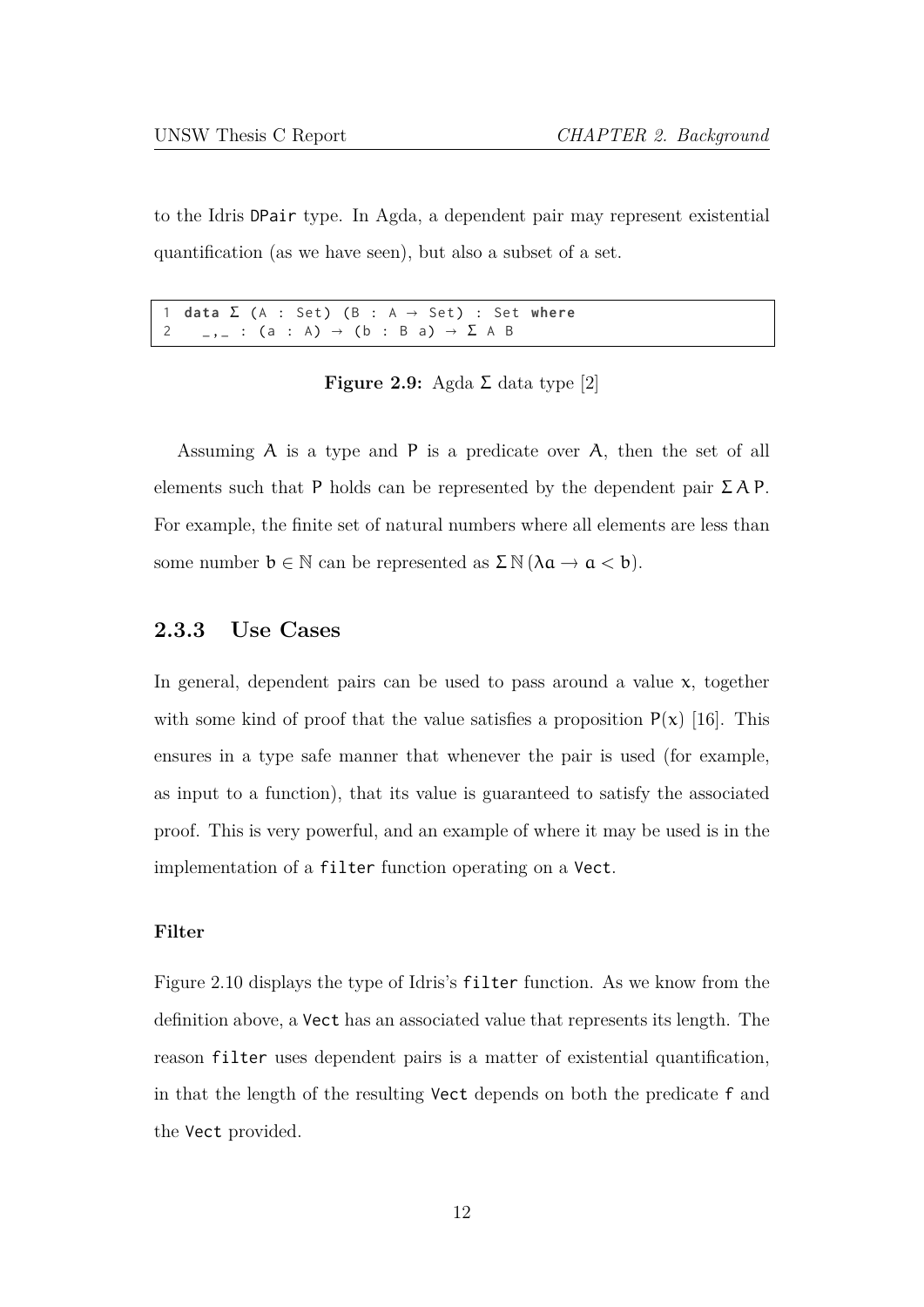<span id="page-19-1"></span>1 **filter** : (a -> **Bool** ) -> **Vect** n a -> (p \*\* **Vect** p a)

**Figure 2.10:** Idris filter function type [1]

The type of filter could not possibly be (a -> Boo[l\)](#page-40-4) -> Vect n a -> Vect p a, because there is no way to determine what the value of p is without first running the function. The type **Vect**  $p$  a itself doesn't prove that  $p$  is the length of the vector either, rather it establishes the *claim* that it is. A *proof* of this claim (i.e. an instance of Vect) takes the form of a dependent pair (p \*\* Vect p a), which itself includes a *witness* p and a proof that the witness holds for the claim.

### **2.3.4 Relation To Dependent Sized Structures**

<span id="page-19-0"></span>As discussed in Chapter 1, dependent sized structures are data structures whose length, or size, depends on another integer value. They can be thought of as a modified [form of a d](#page-7-0)ependent pair, in the sense that rather than their type being dependent on a value, their size is. One such dependent sized structure is an array whose size depends on a value. This form of array is especially analogous to vectors, in that they both have a size, or length, that is dependent on another numeric value.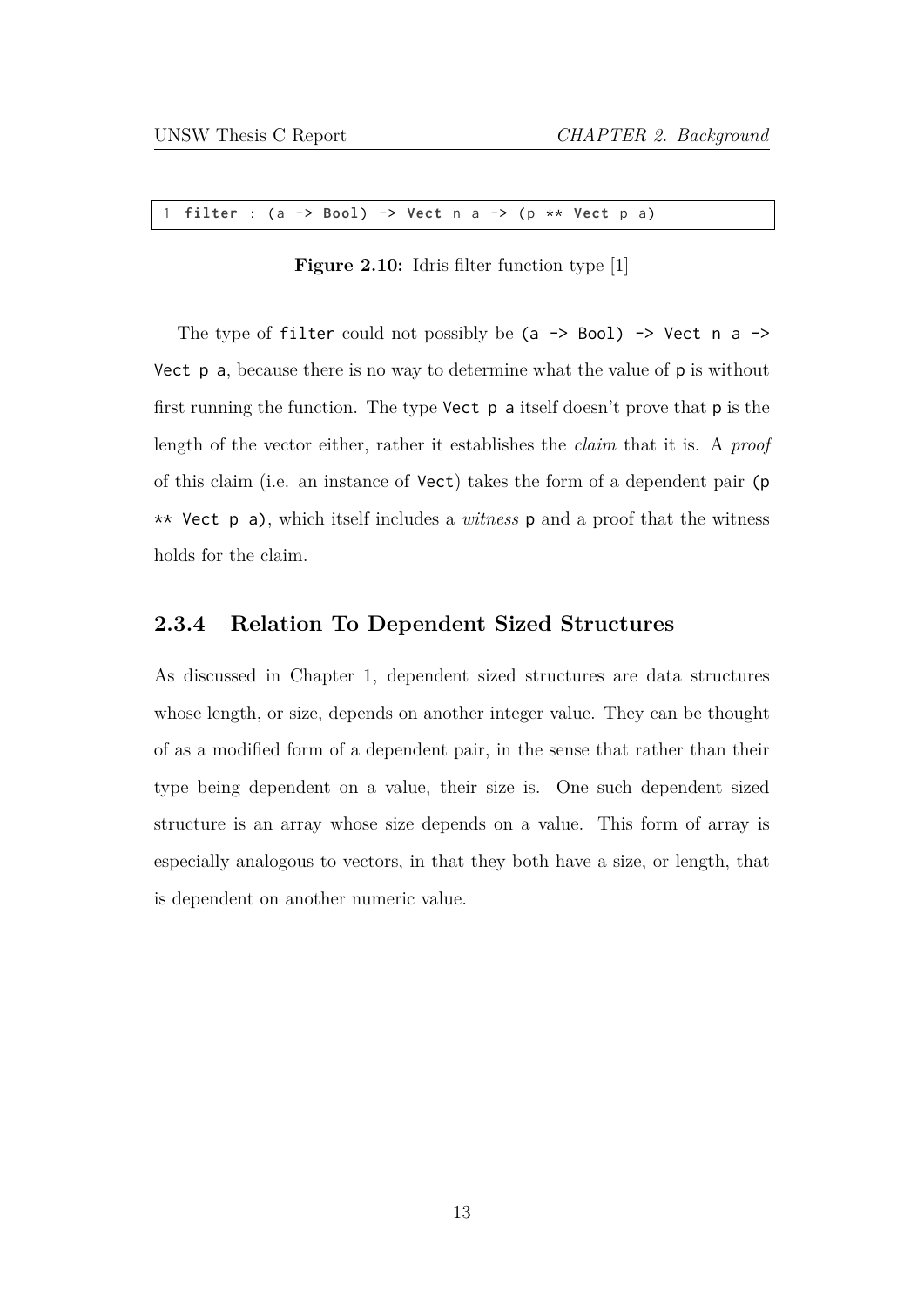# **Chapter 3**

# **Completed Work**

# **3.1 Endiannness Annotations**

The first extension to Cogent was primarily an engineering component which involved implementing new syntax for DARGENT layouts to allow the endianness of primitive types to be specified. A new keyword using was introduced to Cogent's surface language, as well as two types of endianness annotations – BE and LE representing big endianness and little endianness respectively. Users can append a suffix of using BE or using LE to a primitive type inside of a Dargent layout, indicating to the compiler what kind of endianness they want the primitive type to be represented as when stored in memory.

# **3.1.1 Syntax**

Figure 3.1 demonstrates a record type XYZ that contains three primitive types x, y and z. The layout of XYZ is specified, as well as the endianness for both x [\(little en](#page-21-1)dian) and y (big endian). The endianness of field z is not specified, so it defaults to the machine's endianness.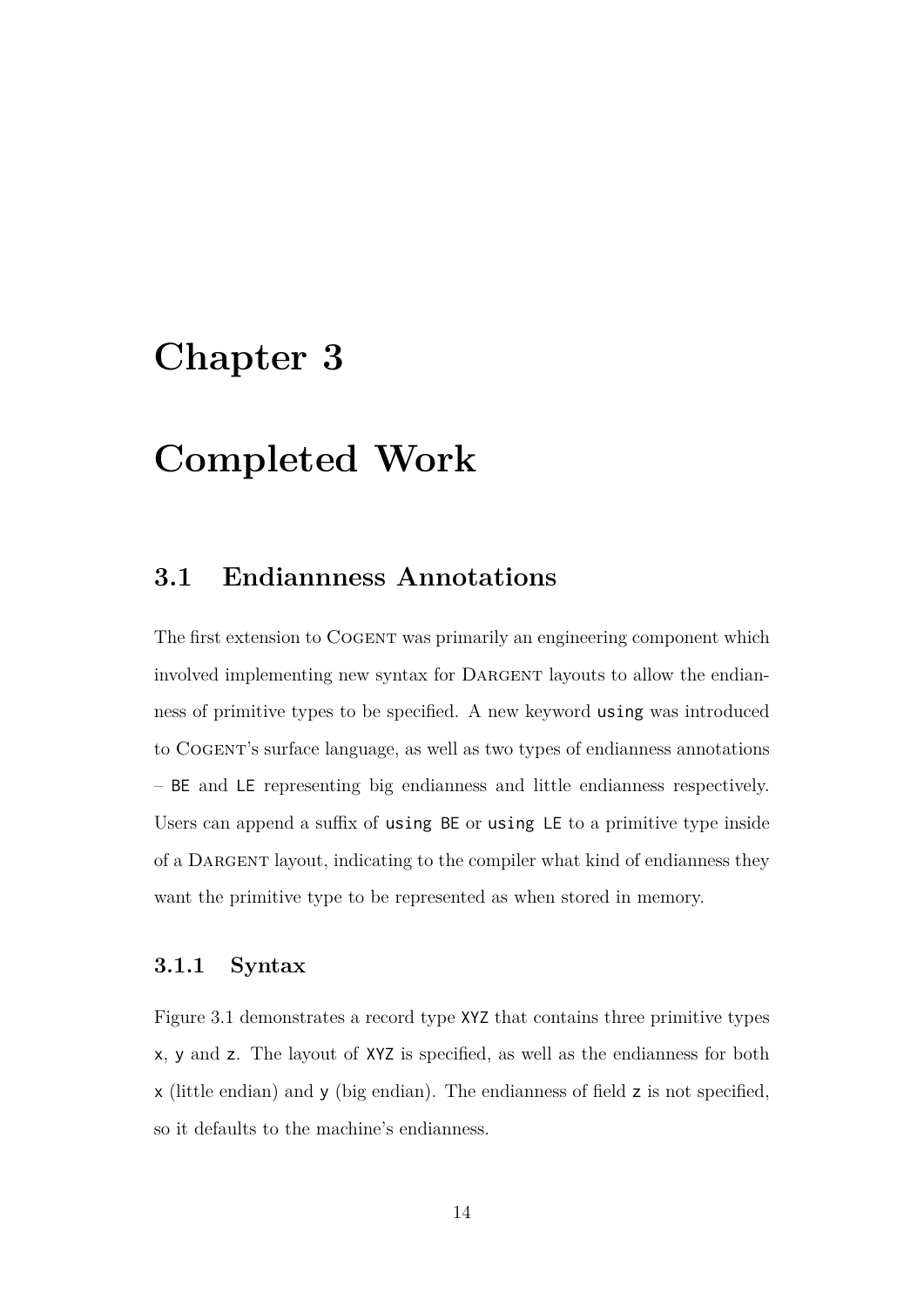```
1 type XYZ = { x: U32 , y: U16 , z: U32 }
2 layout
3 record { x: 4B at 2B using LE -- little endian
4 , y: 2B at 0B using BE -- big endian
5 , z: 32b at 6B -- machine endian, by default
6 }
```
**Figure 3.1:** Endianness annotation syntax

### **3.1.2 Abstract Grammar**

Figure 3.2 conveys DARGENT's abstract grammar, in which new additions have been highlighted in green. One new production has been added, called 'endi[anness', w](#page-21-0)hich specifies the two possible different types of endianness. We have also introduced two new cases for the layout expression  $\ell$ , that is, s using  $e$ to allow for the endianness to be specified after a size, and s **at** s **using** e to allow for the endianness to be specified after an offset following a size.

<span id="page-21-0"></span>

**Figure 3.2:** DARGENT's updated abstract grammar [3]

The reason we can't simply add a single new case of ℓ **using** e is because we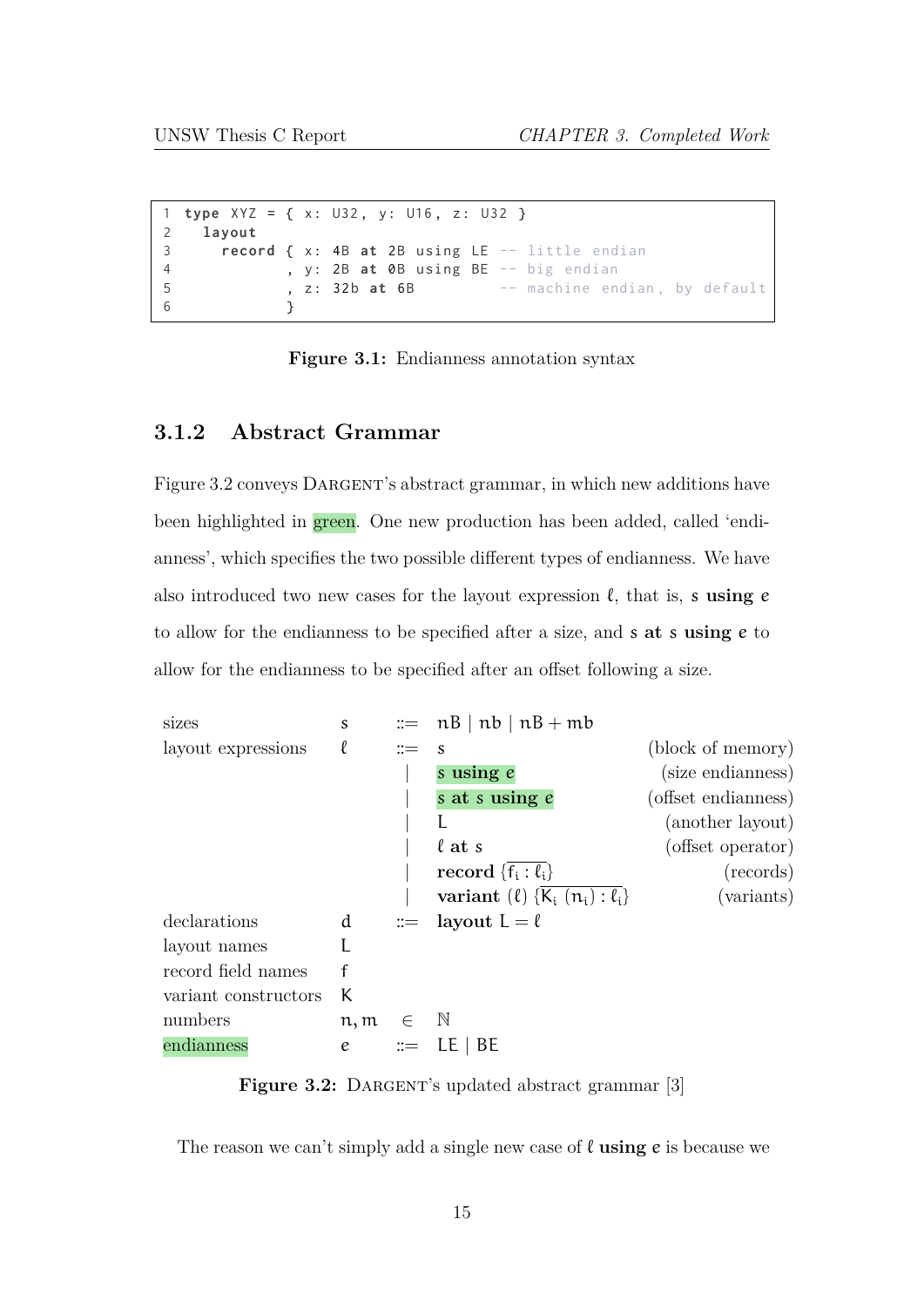only allow endianness annotations directly on primitive types, not record or variant layouts. If fields inside a record or variant had an endianness annotation of LE for example, and the record of variant had an endianness annotation of BE, it wouldn't be clear to both the compiler and the programmer which one would take precedence.

## **3.1.3 Implementation**

Figure 3.3 indicates the main stages of the COGENT compiler. The stages highlighted in green are the ones that were modified to implement endianness [annotation](#page-22-0)s, each of which will be discussed next.

<span id="page-22-0"></span>

**Figure 3.3:** COGENT's main compiler stages

#### **Parser**

As new surface syntax was introduced, COGENT's parser needed to be modified. Three new 'reserved names' were added – using, BE and LE. Now when parsing a DARGENT layout representation expression we check for a using keyword and parse it, along with the endianness specified, into a DataLayoutExpr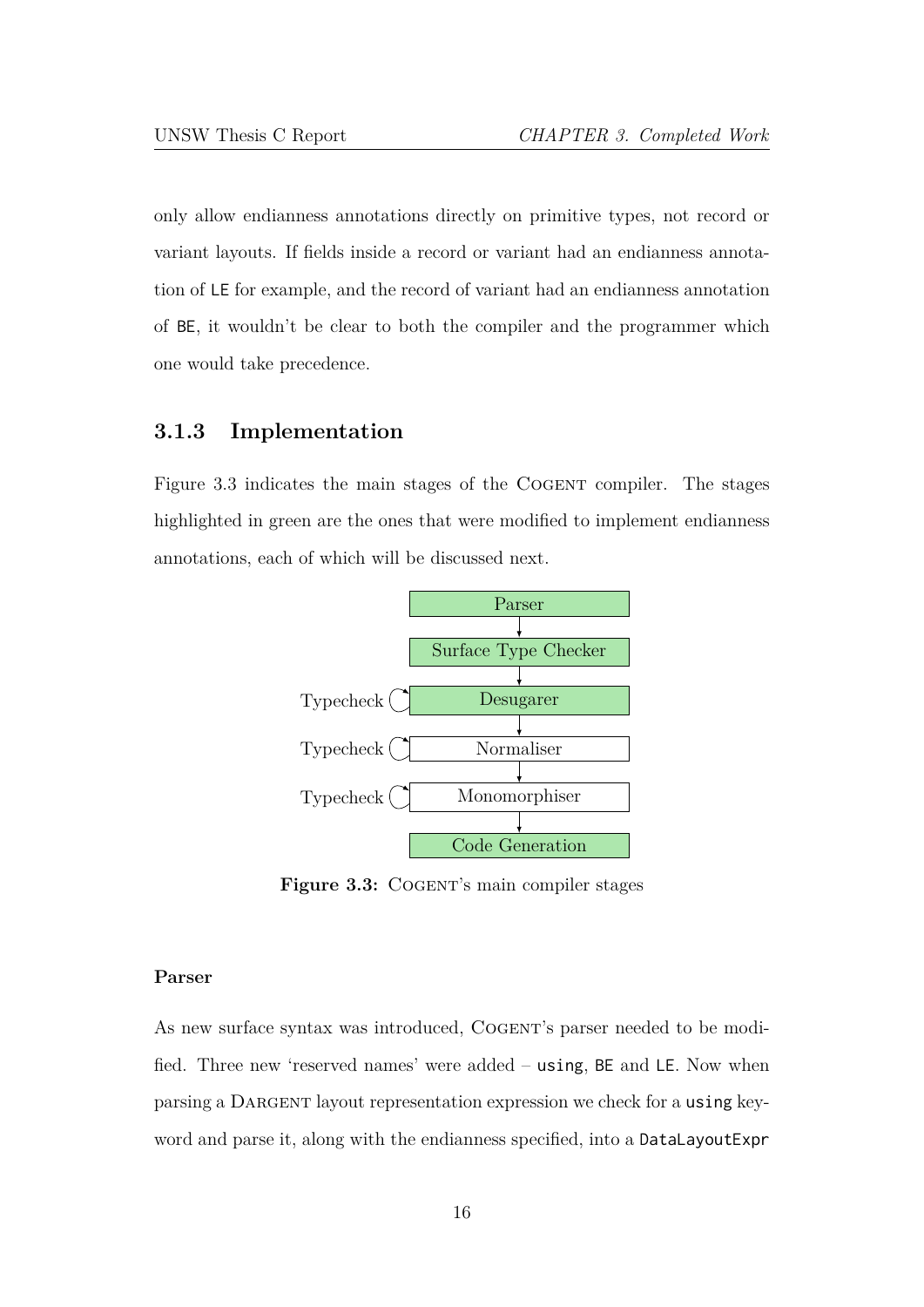type using a newly introduced Endian constructor. This Endian constructor takes a DataLayoutExpr expression as its first parameter and an Endianness type as its second parameter. The Endianness type is defined as data Endianness = LE | BE | ME, where ME represents machine endianness.

An example of a COGENT program that includes a type definition and associated DARGENT layout is shown in Figure 3.4. Given this program, a relevant part of the abstract syntax tree (AST) parsed is displayed in Figure 3.5. As we can see, the type X has been lai[d out as a](#page-23-0) Record, and inside this Record we have an Endian type containing an expression on how to la[yout the fie](#page-23-1)ld x, as well as the LE endianness specified.

```
1 type X = { x: U32 }
2 layout
3 record { x: 4B using LE }
```
<span id="page-23-1"></span><span id="page-23-0"></span>**Figure 3.4:** A simple COGENT type definition with endianness annotations



**Figure 3.5:** Part of the AST produced from Figure 3.4's layout expression

### **Type Checker**

During the type checking phase, we perform type checking on the expression inside the Endian type. As we require at least a size to be specified inside a DARGENT layout on a primitive type, if this expression (with a size) does not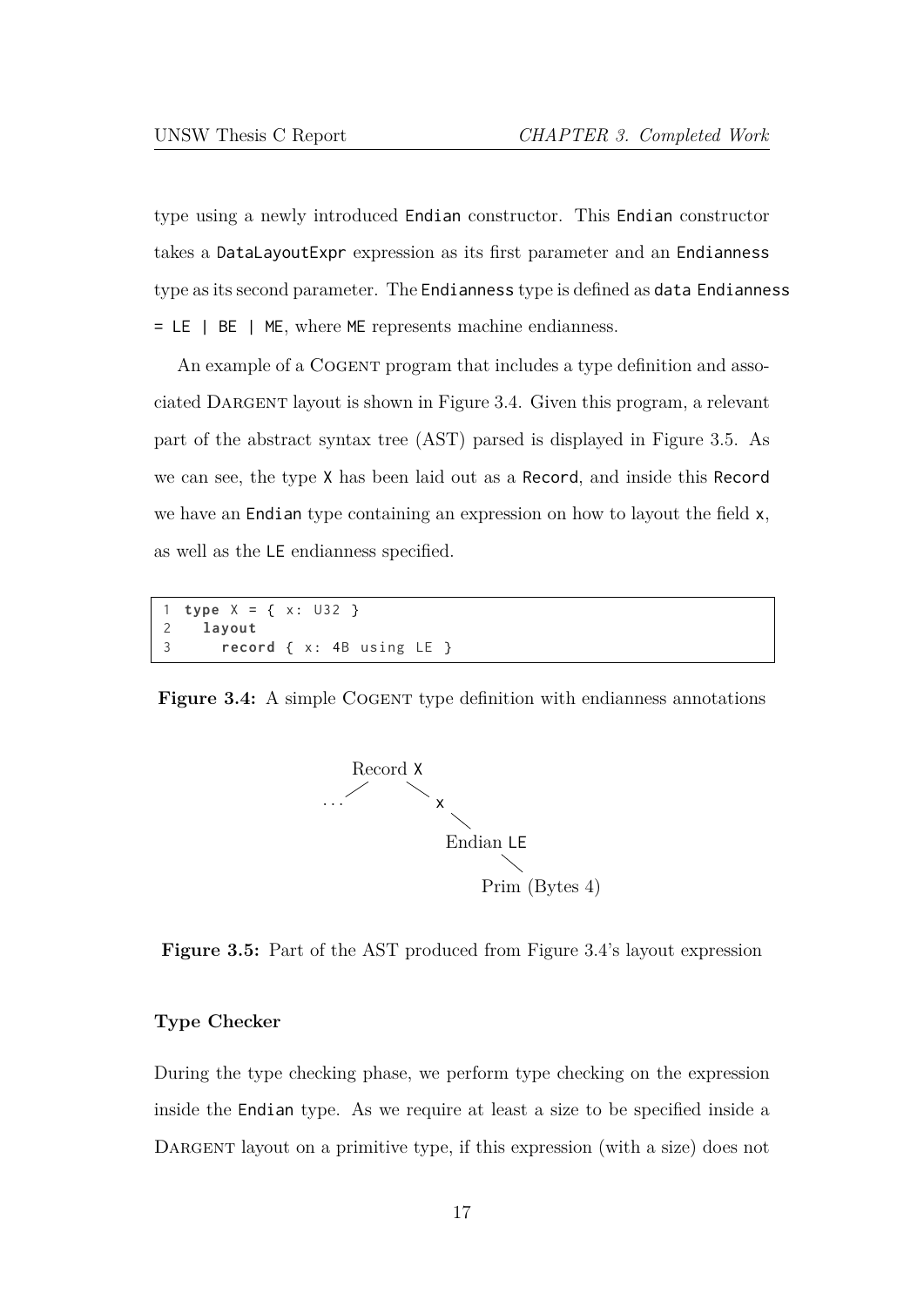type check, we know that the same expression with an endianness annotation also will not type check. If the expression does type check, then it will also type check with an endianness annotation.

### **Desugarer**

Cogent's desugarer was also modified, specifically when desugaring layouts. A case was added to handle Endian types (or TLEndian in the desugarer) in which we desugar the Endian expression and return a PrimLayout with the specified endiannness attached. A PrimLayout is used to represent the bit-level layout of primitive fields. Elsewhere, wherever PrimLayout's are constructed during desugaring, we attach an endiannenss of ME, as we either do not know the endianness specified, or an endianness wasn't specific at all.

### **Code Generation**

In the code generation stage, we generate different getters and setters for fields depending on each field's endianness. If the endianness is ME, we don't convert between endianness at all. If the endianness is BE or LE we perform the following steps inside the COGENT compiler:

- 1. Include in the generated C output, a C header file called cogent-endianness.h containing C functions to convert between endianness for COGENT's various primitive types (U8's, U16's, U32's, and U64's)
- 2. Generate one of these endianness conversion function names
- 3. Wrap this endianness conversion function around the expression located in the body of each relevant field's getter and setter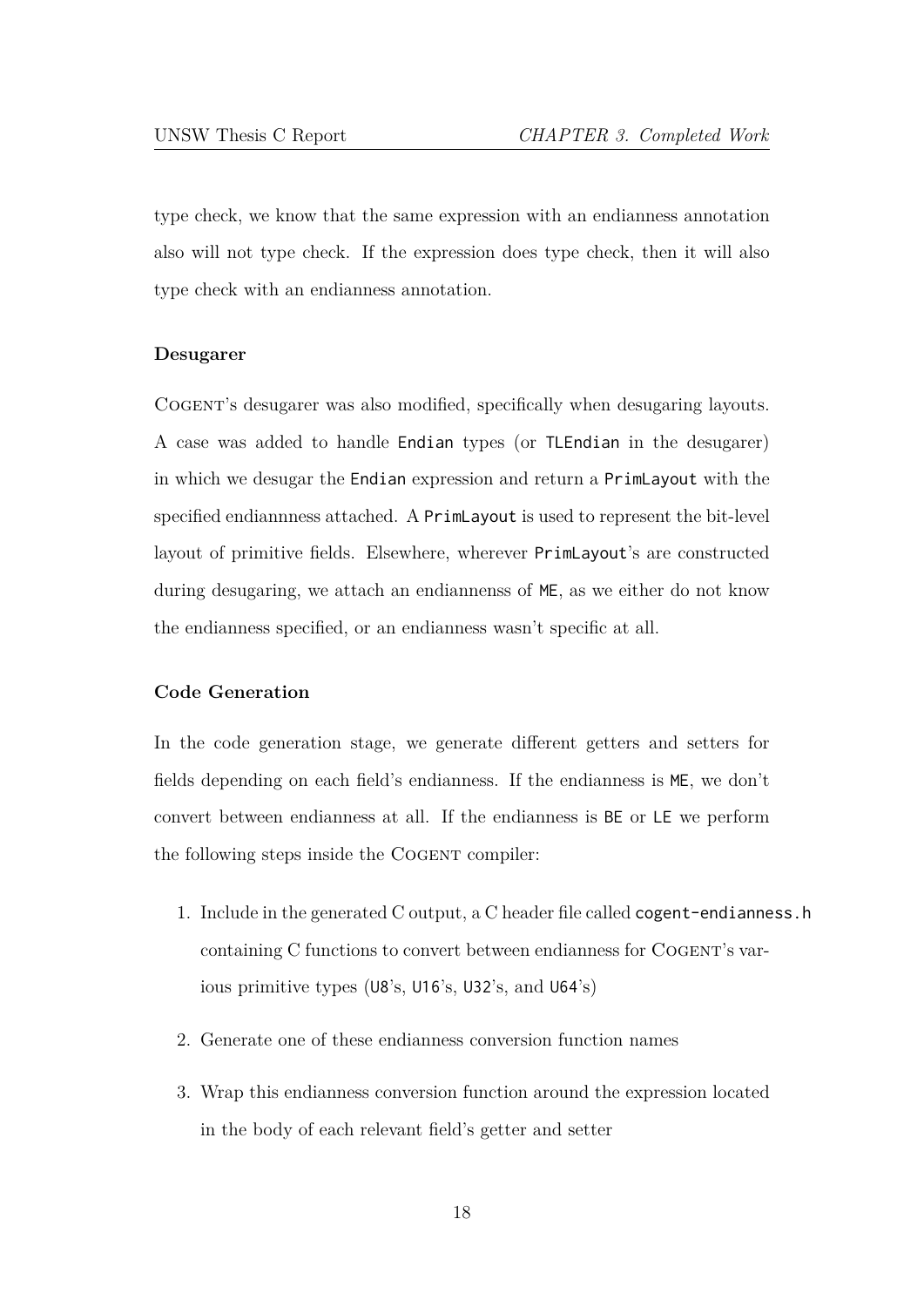Whenever the values of fields are used inside a COGENT program, these getters and setters are called to convert the field's value to the required endianness.

An example of getting and setting a value x on a little endian machine is displayed in Figure 3.6. On the left we have a COGENT program that contains a record with a field x as big endian, as well as a function to set x to the value 1, and one t[o double th](#page-25-0)e value of x. On the right we have some of the relevant generated C code for the COGENT program.

```
1 type Rec = { x: U32 }
2 layout
3 record {
4 x: 4B using BE
5 }
6
7 init : Rec -> Rec
8 init r = r { x = 1 }
9
10 doubleX : Rec -> Rec
11 doubleX r \{x\} =12 r \{ x = x * 2 \}1 # include < cogent - endianness .h >
                          2 ...
                          3
                          4 static inline
                          5 u32 d2\_get_x(t1 * b)6 {
                          7 return be_u32_swap (
                          8 ( u32 ) d3_get_x_part0 (b) << 0U);
                          9 }
                         10
                         11 ...
                         12
                         13 static inline void
                         14 d4_set_x (t1 *b, u32 v)
                         15 {
                         16 d5_set_x_part0 (
                         17 b,
                         18 be_u32_swap (v) >> 0U & 4294967295 U
                         19 );
                         20 }
                         21
                         22 ...
```
**Figure 3.6:** COGENT program and relevant generated C code

When x is used in the COGENT program, for example in the **doubleX** function, x's getter d2\_get\_x is called which itself fetches the (big endian) value of x from memory and converts it into little endian for the Cogent program to use. Whenever x is set in the COGENT program, x's setter  $d4$ -set\_x is called which first converts **x** from little endian back into big endian, and then stores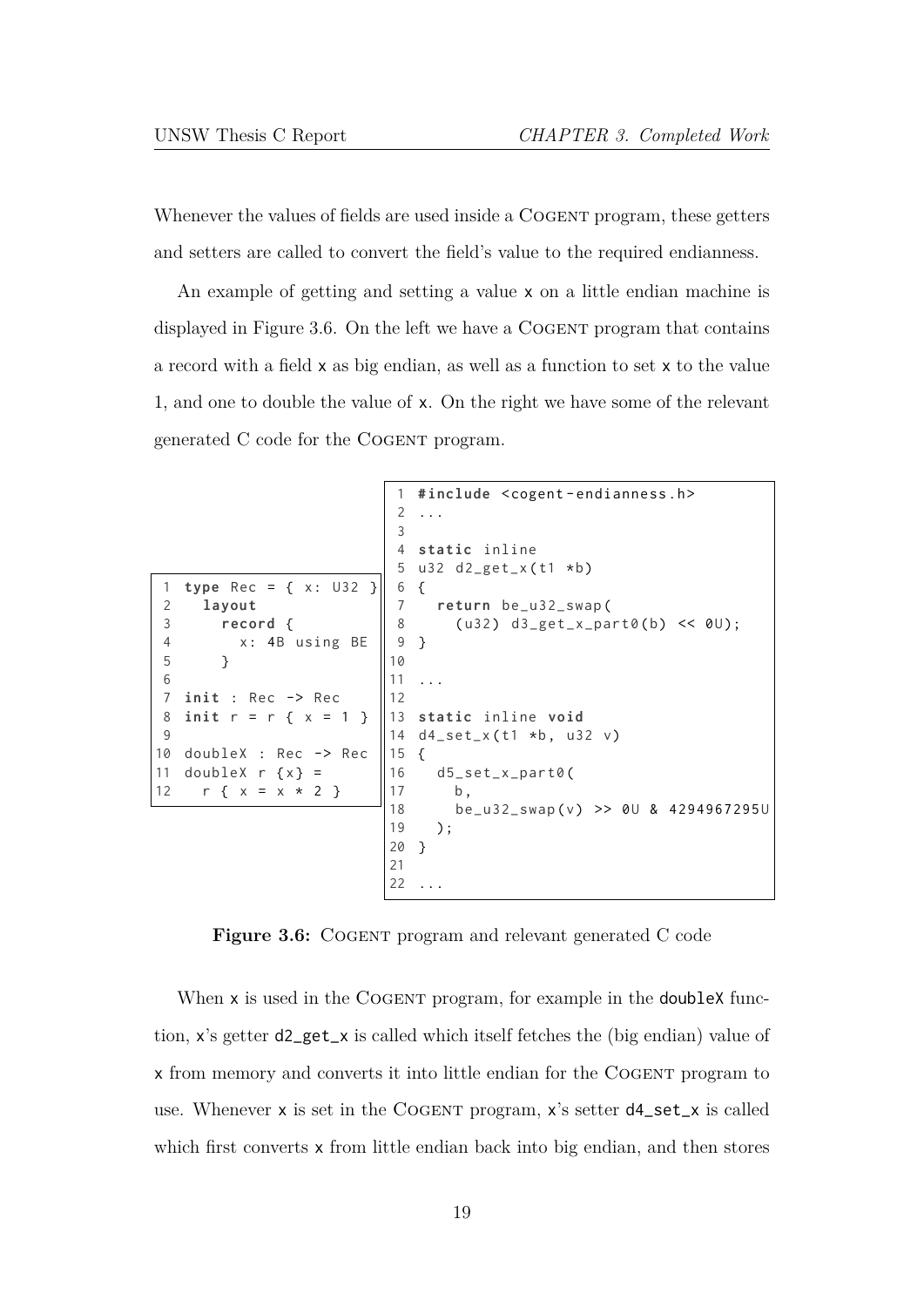it in memory again. As we can see, it is always the case that the in-memory representation of a value is stored in the specified endianness.

# **3.2 Dependent Sized Structures**

The second extension to Cogent had both a reasearch and engineering component. As outlined in Chapter 1, we want to implement various kinds of dependent sized structures. As no form of dependent types or structures is implemented in Cogent [currently](#page-7-0), a large part of this extension was formulating a design for both the various structures themselves, as well as the operations on these structures, based off of real-world systems code.

### **3.2.1 Overview**

The first part of this extension was identifying exactly what types would be needed in Cogent to represent the data structures we want to implement. As the main motivation for this extension is to further enable systems programming, we focused on three data structures commonly used in systems code – buffers, structs and arrays. The two use cases that drove this decision are directory entries and network packets, both of which require a buffer-like structure to store 'dependently sized' structs containing both their own size, and a dependently sized array that holds data. Figure 3.7 portrays an example of such a structure, specifically a directory entry in the ext2 file system. In this example, the structure's size is dependen[t on the](#page-27-0) rec\_len field, and the character array name[]'s size is dependent on the name\_len field.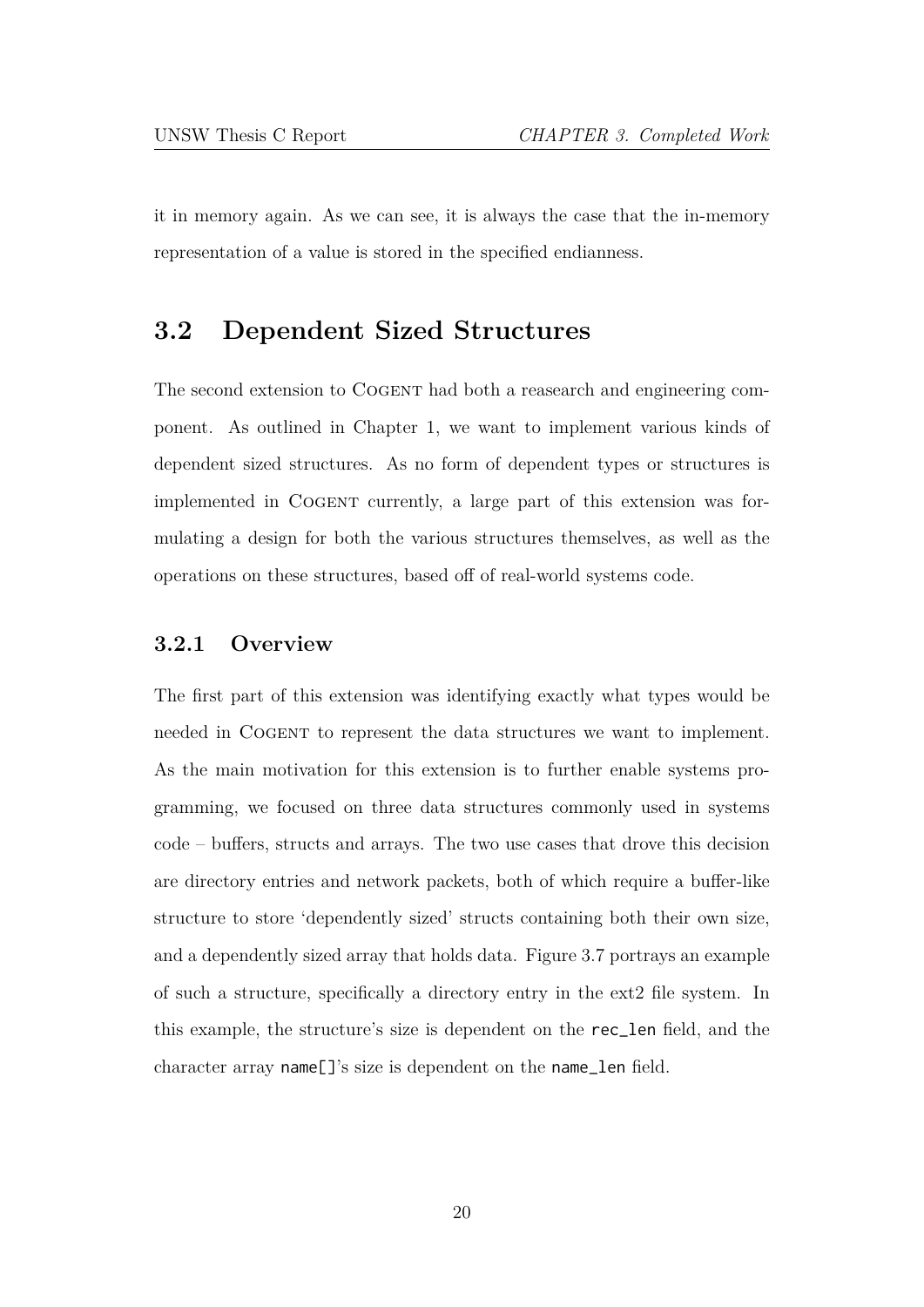<span id="page-27-0"></span>

|                                                 |                      | 1 struct ext2_dir_entry_2 { |                                                    |
|-------------------------------------------------|----------------------|-----------------------------|----------------------------------------------------|
|                                                 |                      |                             | 2 uint32_t inode; $\frac{1}{x}$ /* Inode number */ |
|                                                 |                      |                             |                                                    |
|                                                 |                      |                             | $\vert$ 4 uint8_t name_len; /* Name length */      |
|                                                 | 5 uint8_t file_type; |                             |                                                    |
|                                                 |                      |                             |                                                    |
| $\begin{array}{cccc}\n7 & \text{?} \end{array}$ |                      |                             |                                                    |

**Figure 3.7:** Linux kernel ext2 file system directory entry structure [4]

To store such dependently sized structs in C, systems programmers [o](#page-40-6)ften pre-allocate a fixed-size buffer on the heap that contains pointers to these structs. Each struct has a field denoting its size, which is used to compute where the next struct begins. Two operations that are often used to interact with this buffer are iteration over the packed structs in the buffer, and appending a new struct after the last inserted struct in the buffer. Figure 3.8 portrays this type of buffer, as well as the information used to perform iteration and appending.

<span id="page-27-1"></span>

**Figure 3.8:** Buffer data structure diagram

It is important in systems programs that this buffer is allocated on the heap and not on the stack because its content is typically shared amongst functions. Although, this sharing goes against the essence of linear types. In Cogent pointers must have a linear type [6], allowing Cogent programs to have both an imperative and a functional view. The imperative view allows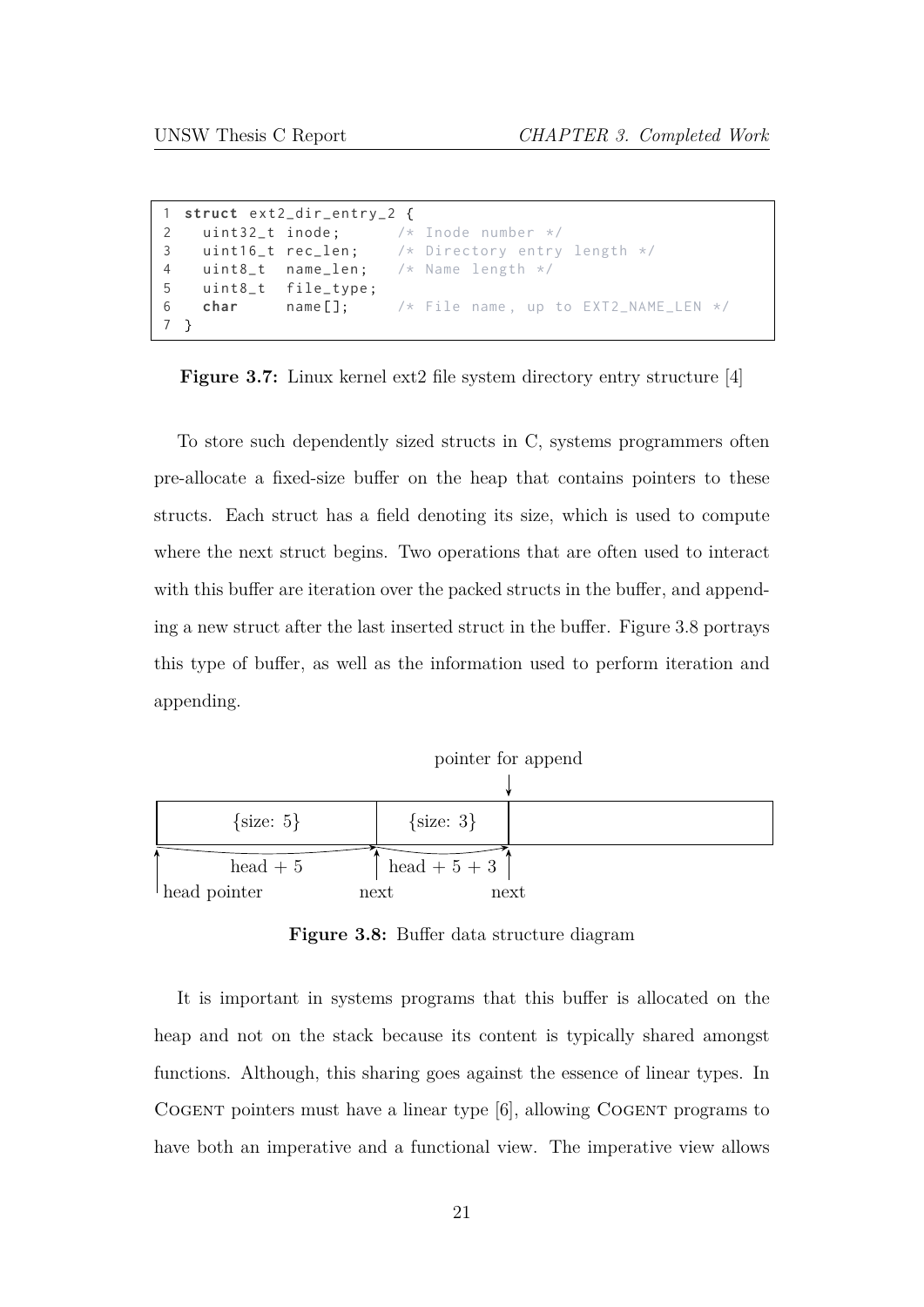for representing pointers, and the functional view allows these pointers to be replaced by their value and directly forgotten about without changing the meaning of the program (i.e. referential transparency). This switch from an imperative to a functional view is essential for creating the certifying compiler which eases the verification of COGENT code.

Another important pre-requisite to the design is understanding that the elements of the dependently sized arrays in the use cases we want to consider usually do not have a linear type, they are often just characters or other unboxed types of some sort. Moreover, we never want to perform any complex operations on these arrays, all we want to do is either access them or store them inside a sequence of structures in a linked-list fashion and iterate over the linked-list in an efficient manner. These restrictions significantly ease our design.

# <span id="page-28-0"></span>**3.2.2 Design**

The main part of the design of these dependent sized structures was devising how they would be stored given that their size is unknown at compile time. Furthermore, both dependent sized records and dependent sized arrays operate very similarly to existing records and arrays in Cogent, the key difference is that extra information is recorded about the value that their sizes depend on. Thus, the focus of the design was on the buffer type and its associated operations, as well as retaining memory safety. The proof that memory safety is retained is beyond the scope of this thesis.

The final design that was developed involves a buffer data structure that contains three important components: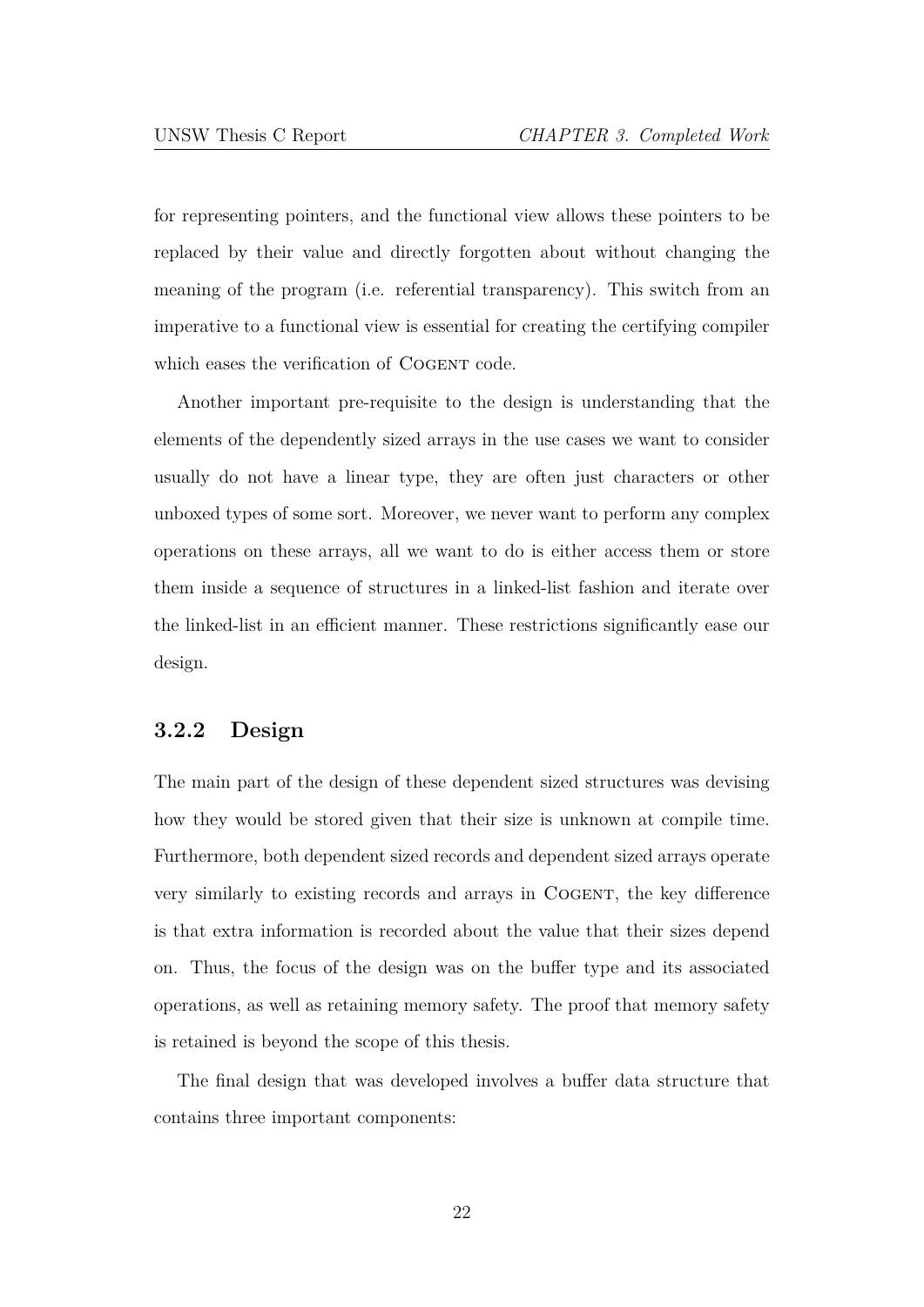- a pointer to the block of memory representing the buffer's contents;
- an integer  $\pi$  representing the buffer's maximum fixed size;
- an integer c representing the buffer's current initialised capacity.

Both the maximum fixed size  $\pi$  and the current initialised capacity  $c$  are important when performing operations on the buffer such as iterating and appending, as we want to ensure that these operations do not overrun the bounds of the buffer, or overwrite existing contents of the buffer. The condition  $0 \leq c \leq n$  should always hold before and after each operation on the buffer. At the type level, only n will be known due to its static nature, whereas c will form part of the dynamic data structure.

When it comes to the elements stored in the buffer, as mentioned earlier, these are pointers to dependently sized structures in the form of records that must contain a field indicating their size in bytes, along with any other regular fields too. This is required as it allows for 'pointer hopping' from one structure to the next. Inside these structures, there can exist pointers to dependently sized arrays, which hold similar information, namely the field that their size depends on, as well as the type of elements they hold. This field must be stored in the same structure the array is stored in. Figure 3.9 demonstrates an extended version of Figure 3.8, including these extra constraints and information. The syntax a: asize U8[] represents an arr[ay containi](#page-30-0)ng U8s, whose size is dependent on t[he field](#page-27-1) asize.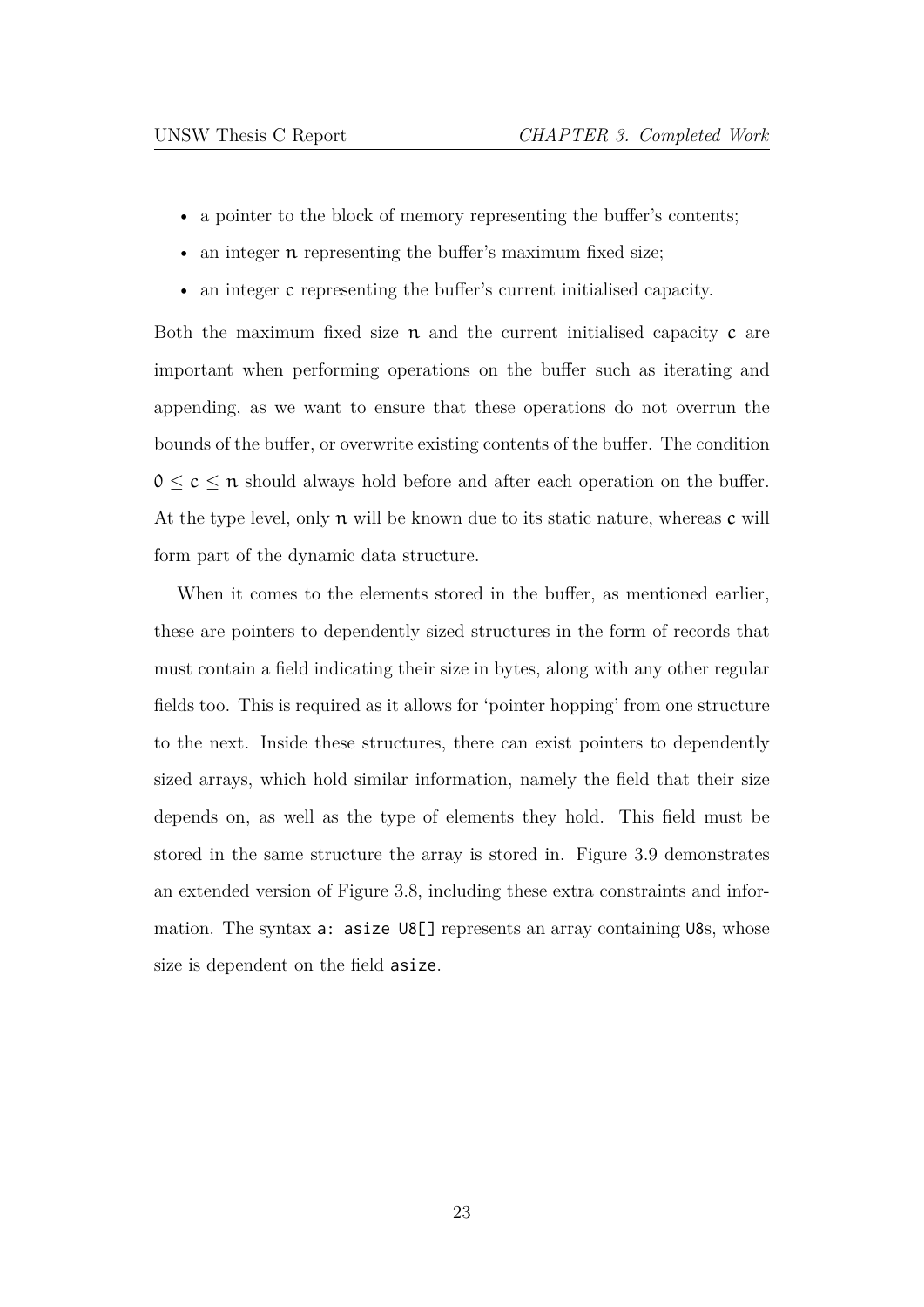<span id="page-30-0"></span>

**Figure 3.9:** Extended buffer data structure diagram

In theory, the size of the dependent sized records could be deduced from the sizes of the types of each field in the record, as well as the value of the field that the dependent sized array depends on. For now, to simplify the initial design and compiler implementation, we have chosen to require specifying the size of the dependent sized record explicitly. In the future, the size of a dependent sized record could be computed by the compiler automatically, and syntactic sugar could be introduced allowing the programmer to specify the size if they wish to do so.

The current design preserves memory safety inside the buffer via various dynamic checks due to the fact that the sizes of the dependently sized structures are not known at compile time. These dynamic checks will be explained in more depth in Section 3.2.5. Part of the future work of this thesis is formulating a way to perform these memory safety guarantees statically.

## **3.2.3 Implementation**

Similar to endianness annotations, various stages of the COGENT compiler needed modification to implement the buffer and the two dependent sized structures. These stages were primarily the parser and the type checker. The code generation stage was left unmodified, and instead extra effort was put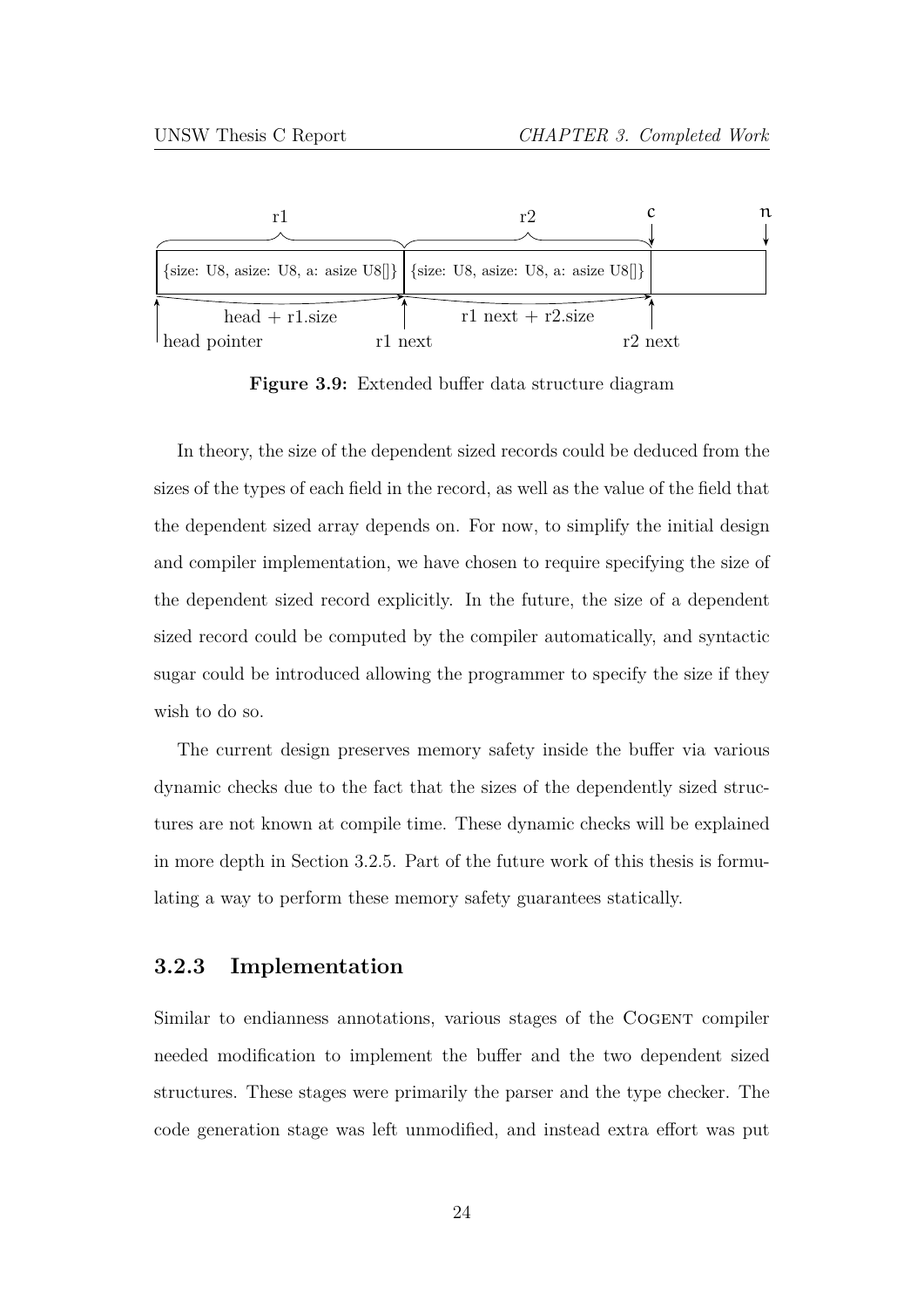into finalising the C implementation of the buffer, as well as developing the typing rules for operations on the buffer.

### **Parser**

Cogent's parser was modified to handle the three new types introduced into it's surface syntax. These type are DArray for dependent sized arrays, DRecord for dependent sized records, and Buffer for buffers. When parsing, we now check for a Buffer type that contains DRecords, which themselves can contain DArrays as members. Figure 3.10 conveys a Buffer type that can now be parsed, containing both dependent sized records and arrays. A dependent sized record looks just [like a regula](#page-31-0)r record, except with a field size prefixed with the character > to indicate to the compiler which field to use to get the record's size. A name field also exists, having the type of a dependent sized array to represent the directory entry name, of which its size depends on the name\_size field.

```
1 type DirEntry = Buffer [2000](#{ >size : U8
2 , name_size : U8
3 and 1 and 1 and 1 and 1 and 1 and 1 and 1 and 1 and 1 and 1 and 1 and 1 and 1 and 1 and 1 and 1 and 1 and 1 and 1 and 1 and 1 and 1 and 1 and 1 and 1 and 1 and 1 and 1 and 1 and 1 and 1 and 1 and 1 and 1 and 1 and 1 and
```
**Figure 3.10:** Directory entry buffer type

### **Type Checker**

During Cogent's type checking phase, there are various well-formedness checks that are performed on the three new types mentioned above to ensure they are used correctly. Notable checks include:

• ensuring DArrays are only used inside DRecords;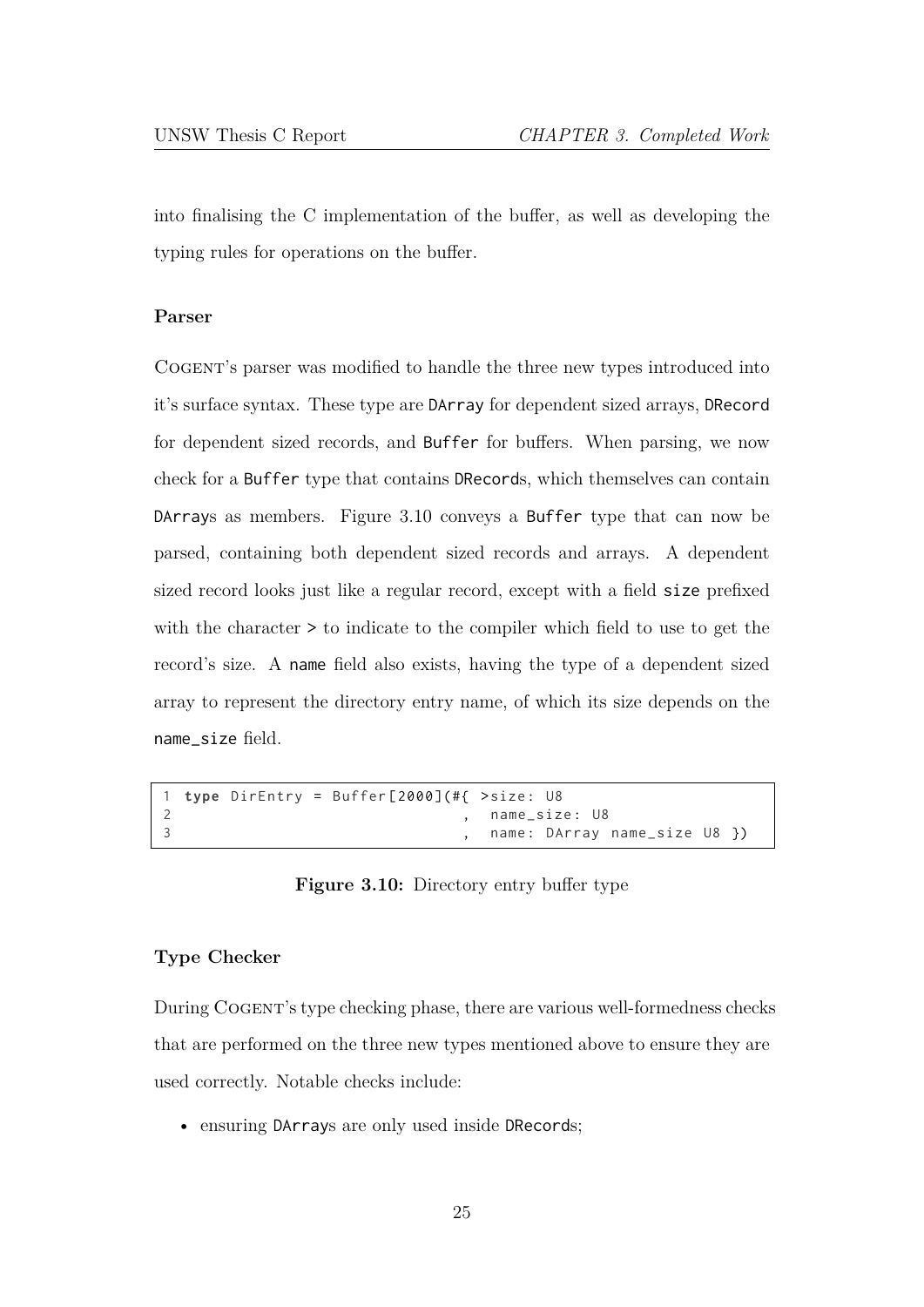- ensuring a DArrays size depends on a numeric field that exists inside the same DRecord;
- ensuring a DRecord has a field indicating its size, and this field is numeric.

#### **C Implementation**

Before the code generation phase is completed, a C implementation of the buffer and the dependent sized structures, along with operations on these data structures, needed to be implemented and refined. This C implementation models the design detailed in Section 3.2.2, and follows precisely how systems programmers would implement such structures. Figure 3.11 conveys the data structure definition of the buff[er, which cont](#page-28-0)ains the same components outlined in Section 3.2.2.

```
1 struct Buffer {
2 int current_capacity ;
3 int max_capacity ;
4 struct DRecord *buf;
5 };
```
**Figure 3.11:** C Buffer data structure

Initialising the buffer needs to be done in C and called by COGENT code using the FFI. This is because the buffer contains memory that is dynamically allocated. All other operations on the buffer will be able to be invoked directly inside a COGENT program.

# **3.2.4 Typing Rules**

Along with these new types comes several operations that can be performed, especially surrounding the Buffer type, as this is the main structure that is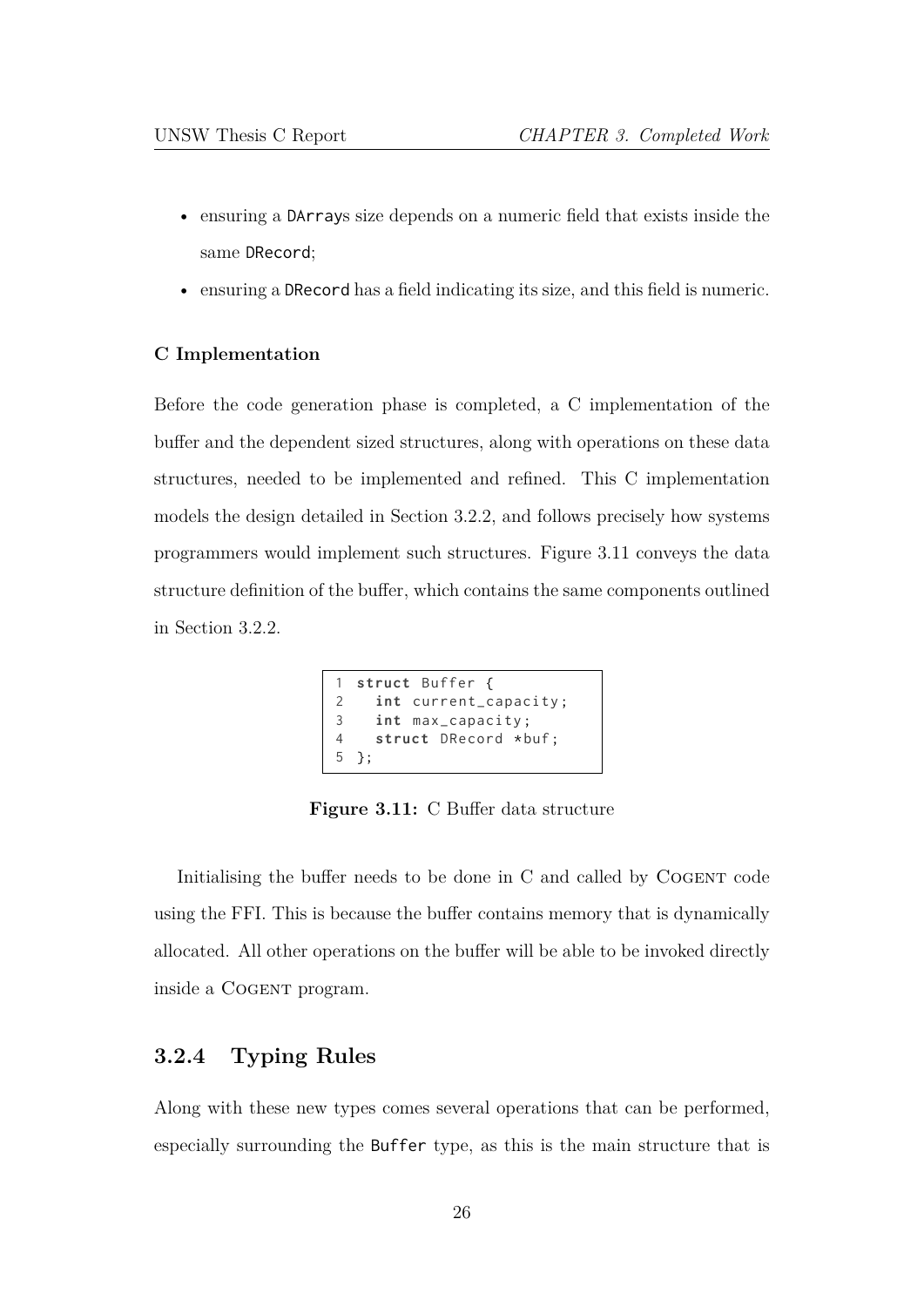used to store and read data from. As we don't know the size of dependent sized arrays at compile time, all the type system knows about them is the field that their size depends on, which is not very useful to the programmer. As such, they have been excluded from the following typing rules. A type inference rule is given as a relation of the form  $\Gamma \vdash e : \tau$  where  $\Gamma$  is a typing context, e is a term and  $\tau$  is a type. The syntax used in the typing rules extend the syntax of the basic fragment of COGENT [5].

#### **Dependent Sized Records**

A dependent sized record type, written  $\{\ell : \chi, \overline{f_i : \tau_i}\}\$ , where an overline indicates a set, consists of a special field  $\ell$  of numeric type  $\chi$  that represents the records size in bytes, and one or more fields  $f_i$  of type  $\tau_i$ , where  $f_i$  could be a dependent sized array. Dependent sized records are boxed, and extend all the typing rules [5] of a regular boxed record (with sigil  $\mathbb{C}$  and  $\ell$  as a normal field), with one additional rule for getting the record's size as displayed in Figure 3.12.

$$
\frac{\Gamma \vdash r : \{\ell : \chi, \overline{f_i : \tau_i}\}}{\Gamma \vdash \text{size } r : \chi} \text{RSIZE}
$$

**Figure 3.12:** Dependent sized record additional typing rule

#### **Buffers**

A Buffer type, written  $\left[ n : \chi, \overrightarrow{e_i : \tau} \right]$ , where a harpoon indicates a list of zero or more, consists of a maxium fixed capacity  $n$  in bytes of numeric type  $\chi$ , and zero or more elements  $e_i$  of type  $\tau$  that are stored in the buffer. Figure 3.13 shows the typing rules for all Buffer operations we currently want to include.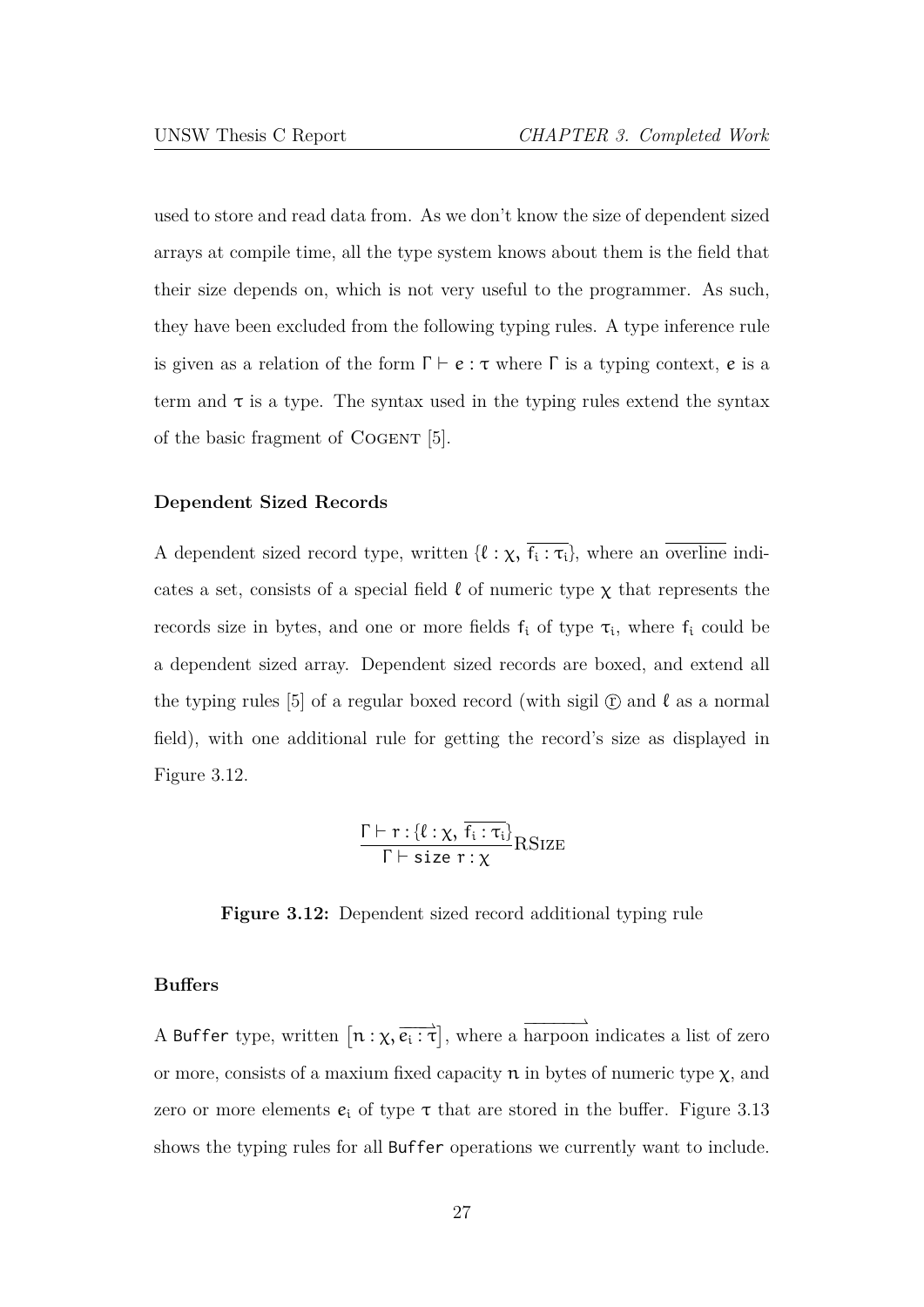| $\frac{\Gamma \vdash b : [n : \chi, \overrightarrow{e_i : \tau}]}{\Gamma \vdash \text{size } b : \chi} \text{Size} \quad \frac{\Gamma \vdash b : [n : \chi, \overrightarrow{e_i : \tau}]}{\Gamma \vdash \text{capacity } b : \chi} \text{CAPACITY}$                                                                                                              |
|------------------------------------------------------------------------------------------------------------------------------------------------------------------------------------------------------------------------------------------------------------------------------------------------------------------------------------------------------------------|
| $\Gamma \vdash e : \tau$<br>$\frac{\Gamma \vdash b : [n : \chi, \overrightarrow{e_i : \tau}] }{\Gamma \vdash \mathsf{head}\ b : \langle \mathsf{None}\ () \mid \mathsf{Some}\ \tau \rangle} \mathsf{HEAD} \quad \frac{\Gamma \vdash b : [n : \chi, \overrightarrow{e_i : \tau}]}{\Gamma \vdash b + e : [n : \chi, \overrightarrow{e_i : \tau}]} \mathsf{APPEND}$ |
| $\frac{\Gamma\vdash h:\tau\qquad \Gamma\vdash e:\tau\qquad \Gamma\vdash c\in\mathbb{Z}}{\Gamma\vdash \mathsf{next}\; e\; h\; c:\langle\mathsf{None}\;()\; \;\mathsf{Some}\;\tau\rangle}\mathsf{Next}$                                                                                                                                                            |
| $\Gamma \vdash t : K \rightarrow \text{Bool}$<br>$\Gamma$ $\vdash$ acc : K<br>$\Gamma \vdash b : [n : \chi, \overrightarrow{e_i : \tau}] \qquad \Gamma \vdash f : \tau \to K \to K$<br><b>ITERATE</b><br>$\Gamma$ + iter b t f acc: K                                                                                                                            |

**Figure 3.13:** Buffer typing rules

Of the above typing rules, the most interesting ones are Head, Next and ITERATE. Both HEAD and NEXT have the same return type, either the type of a buffer element, or nothing in the case the buffer is empty or there is no next element. ITERATE takes in three key arguments along with the buffer: a termination function t, a mapping function f and an initial value acc to use for the accumulator. Its return type is K representing the final accumulated value that may have been modified by f.

### <span id="page-34-0"></span>**3.2.5 Dynamic Semantics**

Whilst the typing rules for buffers and dependent sized records are useful, they don't convey much about the behaviour or the dynamic checks performed for each operation. The dynamic semantic rules below aim to bridge the gap between the purely functional typing rules introduced, and the prospective generated C code. These rules are specified as a big-step evaluation relation  $V \vdash e \Downarrow v$  where an expression e is evaluated in an environment V to a resulting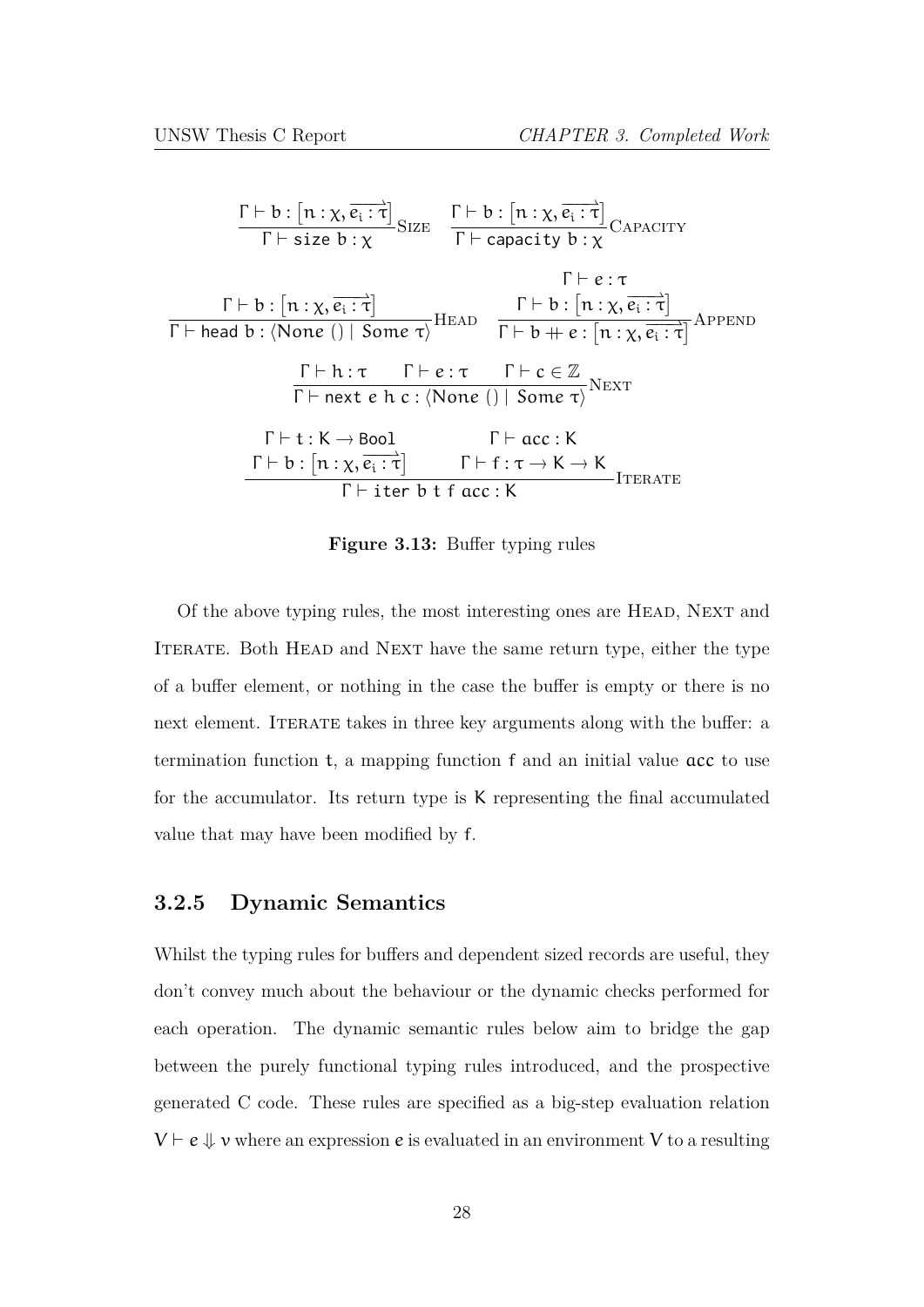value v. Figure 3.14 demonstrates the syntax used for these rules, extended from Cogent's syntax for dynamic semantics interpretations [5].

value semantics values 
$$
\nu
$$
 ::= { $\ell \mapsto \nu, \overline{f_i \mapsto \nu_i}$ } (*buffer elements*)  
\n|- [n, c, [ $\overline{e_i \mapsto \nu_i}$ ]] (*buffer elements*)  
\n| ...  
\nnumbers  $\mathbf{n}, \mathbf{c} \in \mathbb{Z}$ 

**Figure 3.14:** Syntax for dynamic semantics interpretations

### **Dependent Sized Records**

The main operation we care about for dependent sized records is size, as highlighted in the typing rules earlier. The size of a dependent sized record evaluates to the field inside the record used to indicate its size. The rule for this operation is displayed in Figure 3.15.

$$
\frac{V \vdash r \Downarrow \{\ell \mapsto v, \overline{f_i \mapsto v_i}\}}{V \vdash \text{size } r \Downarrow v} \text{VRSize}
$$

<span id="page-35-0"></span>**Figure 3.15:** Dependent sized record dynamic semantics evaluation rule

#### **Buffers**

Buffers have many more operations we want to model the dynamic semantics for. We also introduce an expression %e that represents the address of a buffer element e in memory, along with a rule to convert from an address to an integer (VADDRESS), and a rule to convert from an integer to an address (VCAST). The rules for all buffer operations are displayed in Figure 3.16.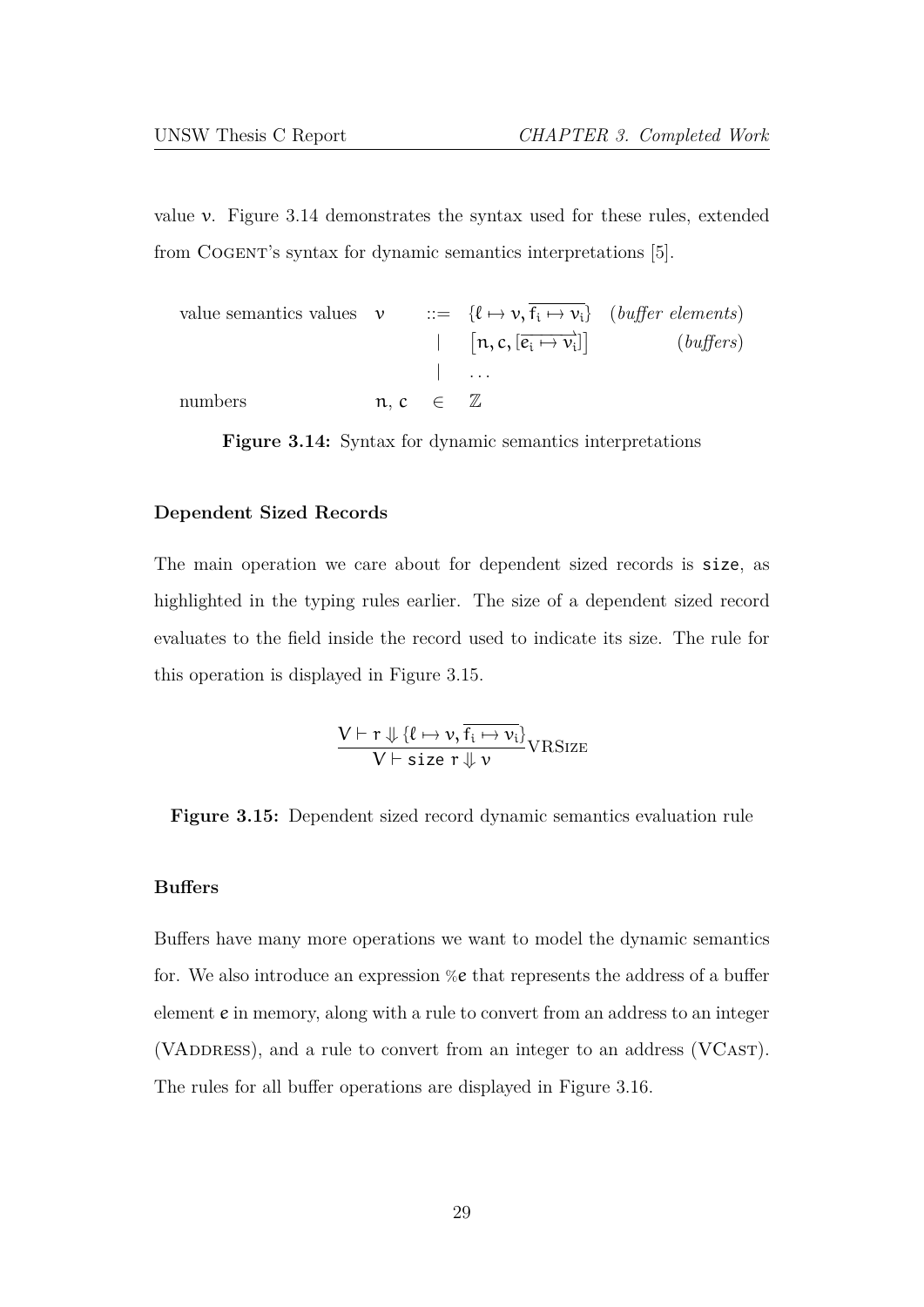$$
\frac{V \vdash b \Downarrow [n, c, [\overline{e_i \leftrightarrow v_i]}]}{V \vdash size b \Downarrow n} \nabla SIZE \quad \frac{V \vdash b \Downarrow [n, c, [\overline{e_i \leftrightarrow v_i]}]}{V \vdash capacity b \Downarrow c} \nabla CAPACITY\n\neq \overline{e} \nabla \overline{e} \nabla \overline{e} \nabla \overline{e} \nabla \overline{e} \nabla \overline{e} \nabla \overline{e} \nabla \overline{e} \nabla \overline{e} \nabla \overline{e} \nabla \overline{e} \nabla \overline{e} \nabla \overline{e} \nabla \overline{e} \nabla \overline{e} \nabla \overline{e} \nabla \overline{e} \nabla \overline{e} \nabla \overline{e} \nabla \overline{e} \nabla \overline{e} \nabla \overline{e} \nabla \overline{e} \nabla \overline{e} \nabla \overline{e} \nabla \overline{e} \nabla \overline{e} \nabla \overline{e} \nabla \overline{e} \nabla \overline{e} \nabla \overline{e} \nabla \overline{e} \nabla \overline{e} \nabla \overline{e} \nabla \overline{e} \nabla \overline{e} \nabla \overline{e} \nabla \overline{e} \nabla \overline{e} \nabla \overline{e} \nabla \overline{e} \nabla \overline{e} \nabla \overline{e} \nabla \overline{e} \nabla \overline{e} \nabla \overline{e} \nabla \overline{e} \nabla \overline{e} \nabla \overline{e} \nabla \overline{e} \nabla \overline{e} \nabla \overline{e} \nabla \overline{e} \nabla \overline{e} \nabla \overline{e} \nabla \overline{e} \nabla \overline{e} \nabla \overline{e} \nabla \overline{e} \nabla \overline{e} \nabla \overline{e} \nabla \overline{e} \nabla \overline{e} \nabla \overline{e} \nabla \overline{e} \nabla \overline{e} \nabla
$$

**Figure 3.16:** Buffer dynamic semantics evaluation rules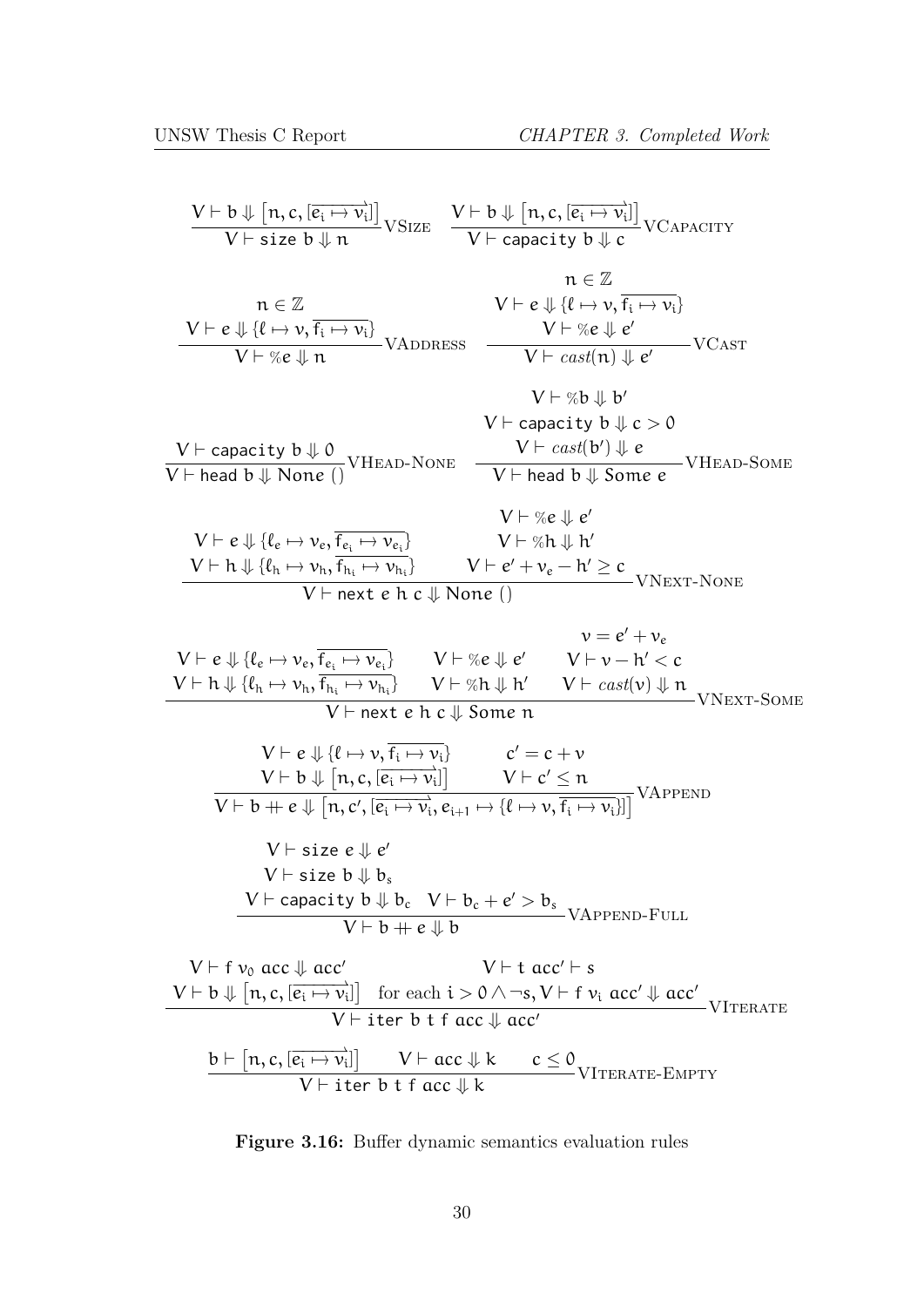Out of the operations presented by the dynamic semantic rules, two are important for preserving properties related to memory safety. These are appending and iteration, which modify the buffer and read from elements in the buffer respectively.

The two rules VAPPEND and VAPPEND-FULL represent the possible cases when appending. The rule VAPPEND-FULL handles the case when the buffer is full, or in other words when a value c *′* representing the new capacity of the buffer including the size of the element to be appended, is greater than the buffer's maximum fixed size n. In this case, the original buffer is returned. The other rule VAPPEND handles the case when there is enough free space to append an element after the last inserted element in the buffer, in which the updated buffer including this new element is returned.

When it comes to iteration, the two rules VITERATE and VITERATE-Empty handle similar cases as above, except care about whether the buffer is empty, rather than full. In the case that the buffer is empty, the rule VITERATE-EMPTY evaluates the initial provided value of the accumulator acc and returns that value. Otherwise, for each element in the buffer the mapping function f is applied to produce a new accumulated value acc*′* . If at any point after each application of f the termination function t evaluates to true, iteration is stopped. After iteration has stopped, either by termination or reaching the end of the elements in the buffer, the final accumulated value acc*′* is returned.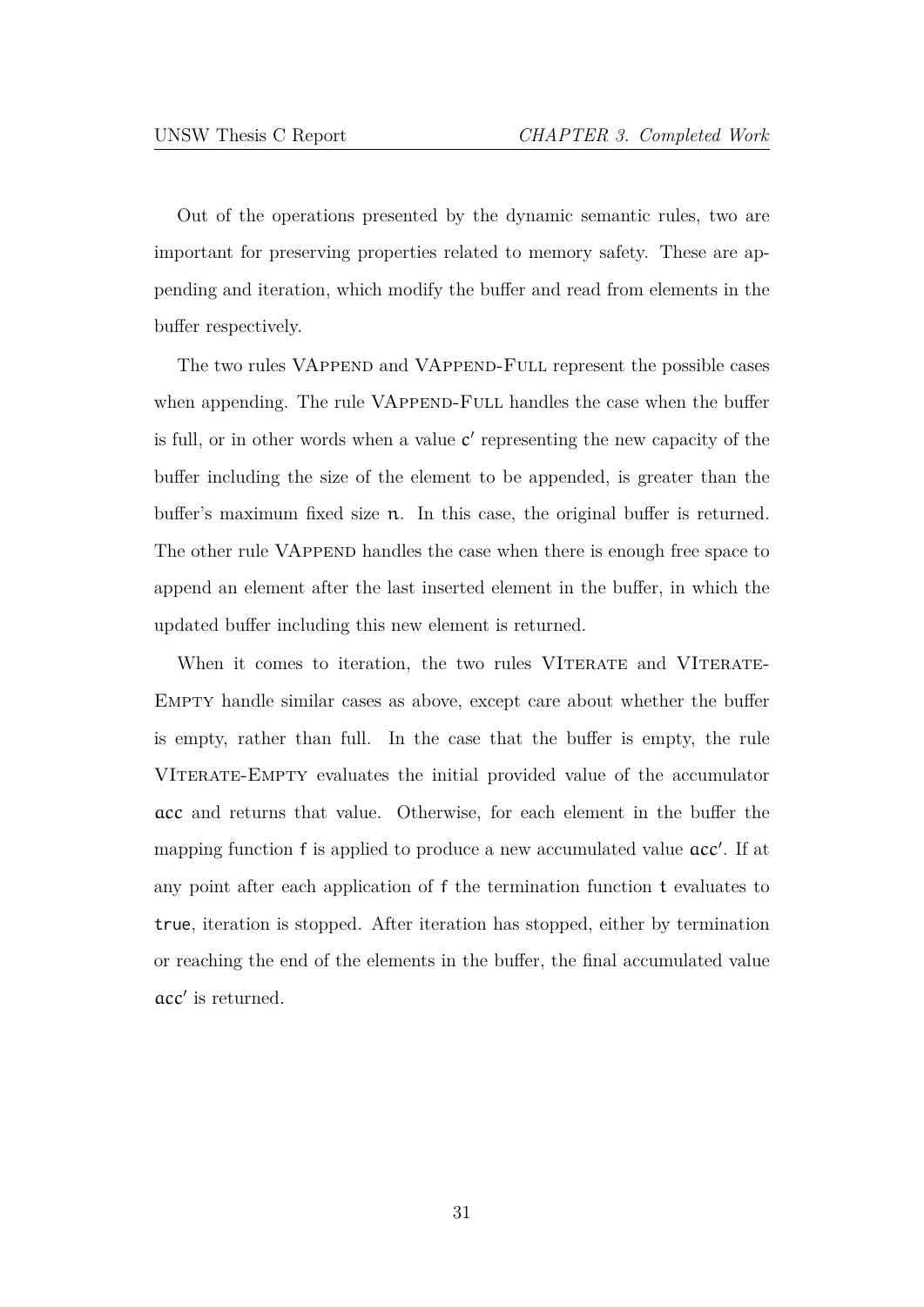# **Chapter 4**

# **Conclusion**

Overall, two main contributions to COGENT were made as a result of this thesis – endianness annotations and the design of a buffer type that stores dependently sized structures.

As a result of the new endianness annotation extension, less C code has to be written when marshalling data into a format suitable for storage or transmission, for example across a network protocol. Moreover, one of DARGENT's plans for future work was the extension to support wire formats, allowing the layout of data to be described as it is transmitted over a network link [3]. Endianness annotations help to achieve this goal, by allowing specification of the byte level endianess used for in-memory data structures.

In a similar vein, one of COGENT's plans for future work was better supporting more exotic data representations, including "dynamically sized objects" [5]. Whilst our buffer type and its dependently sized structures were not completely implemented in the Cogent compiler, the work done surrounding their desi[gn](#page-40-2) and formalisation will provide value to future work regarding the implementation of the buffer, its dependently sized elements and its various operations.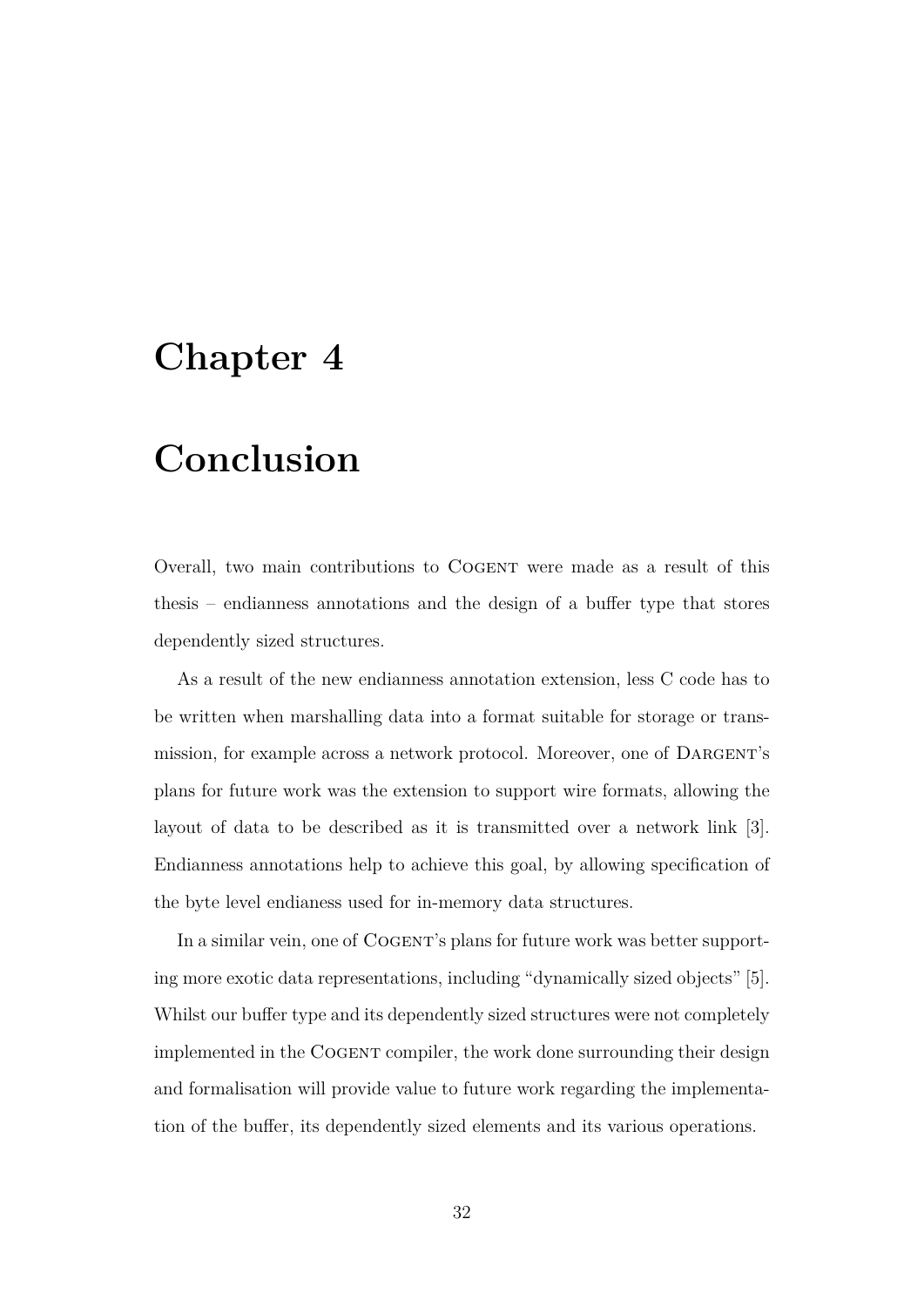# <span id="page-39-0"></span>**4.1 Future Work**

As the implementation of dependent sized structures was not finalised, a large part of the future work for this thesis is completing the compiler implementation of these structures. This includes the addition of the numerous buffer operations, as well as code generation for the buffer and dependent sized structures. Moreover, more operations could be defined on the buffer type to enable greater control over manipulation of the buffer's elements.

In terms of memory safety, currently most safety properties are ensured via dynamic checks due to the fact that the size of each dependent sized structure is not known at compile time. A key portion of the future work on these structures is to devise a way to certify memory safety properties statically, possibly using a strategy such as symbolic arithmetic to compute the sizes at compile time.

Furthermore, as only a pen and paper formalisation of the typing rules and dynamic semantics was presented in this thesis, eventually a more structured proof using Isabelle/HOL will be required once the implementation of these structures has been finalised.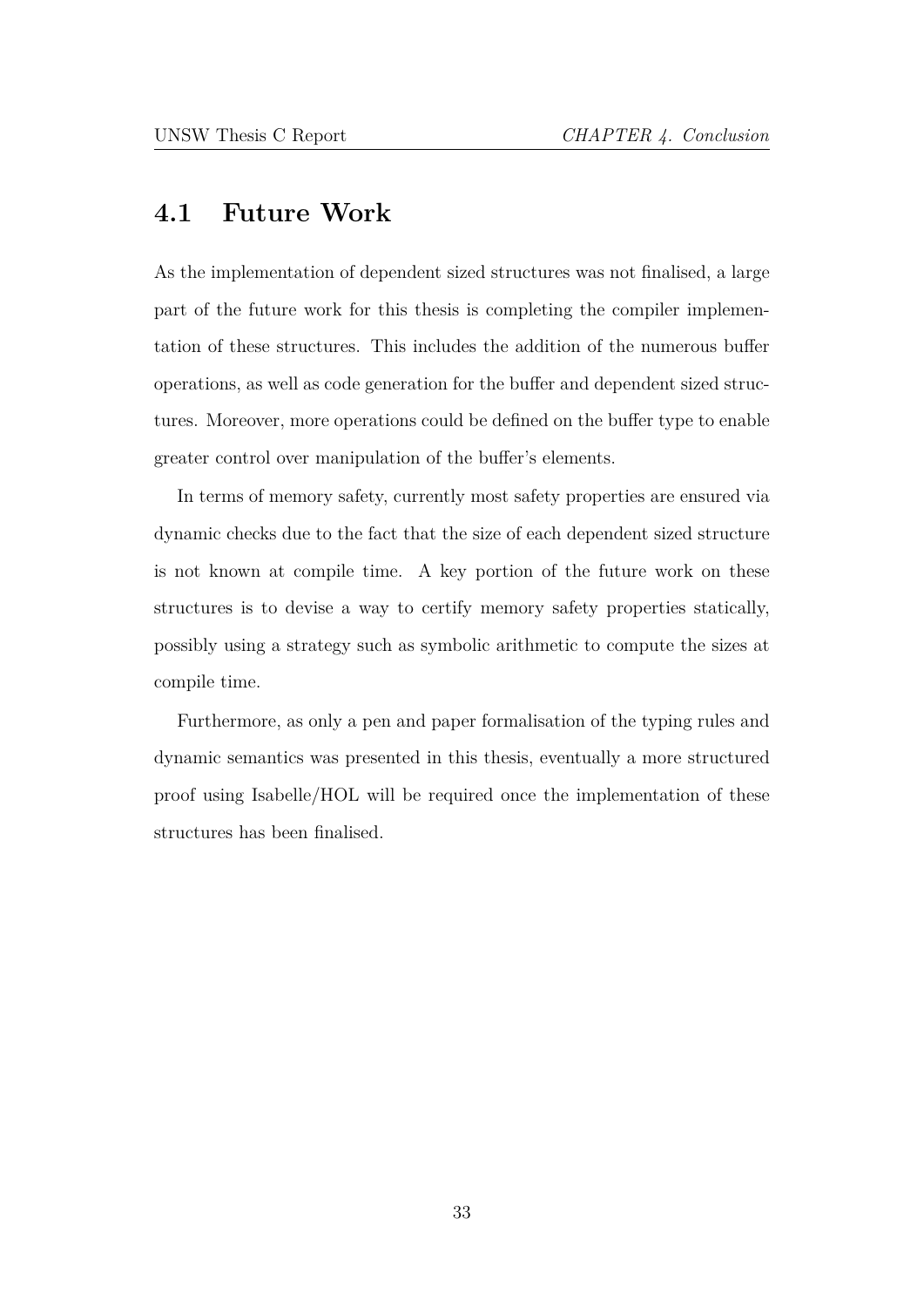# **Bibliography**

- [1] Edwin Brady. *Programming in Idris: A Tutorial*. 2012.
- <span id="page-40-4"></span>[2] Peter Dybjer. An introduction to programming and proving in agda. Unpublished, 01 2018.
- <span id="page-40-5"></span>[3] Liam O'Connor, Zilin Chen, Partha Susarla, Christine Rizkallah, Gerwin Klein, and Gabriele Keller. Bringing effortless refinement of data layouts to Cogent. In *ISoLA*, 2018.
- <span id="page-40-0"></span>[4] Dave Poirier. *The Second Extended File System*. 2001.
- <span id="page-40-6"></span>[5] Liam O'Connor. *Type Systems for Systems Types*. PhD thesis, University of New South Wales. Computer Science & Engineering, 2019.
- <span id="page-40-2"></span><span id="page-40-1"></span>[6] Liam O'Connor, Zilin Chen, Christine Rizkallah, Sidney Amani, Japheth Lim, Toby Murray, Yutaka Nagashima, Thomas Sewell, and Gerwin Klein. Refinement through restraint: Bringing down the cost of verification. In *Proceedings of the 21st ACM SIGPLAN International Conference on Functional Programming*, ICFP 2016, page 89102, New York, NY, USA, 2016. Association for Computing Machinery. ISBN 9781450342193. doi: 10.1145/2951913.2951940. URL https://doi.org/ 10.1145/2951913.2951940.
- <span id="page-40-3"></span>[7] Sidney Amani, Alex Hixon, Zilin Chen, Christine Rizkallah, Peter Chubb, Liam O'Connor, Joel Beeren, Yutaka Nagashima, Ja[pheth Lim, Thomas](https://doi.org/10.1145/2951913.2951940) [Sewell, Joseph Tuong, Gab](https://doi.org/10.1145/2951913.2951940)riele Keller, Toby Murray, Gerwin Klein, and Gernot Heiser. Cogent: Verifying high-assurance file system implementations. In *Proceedings of the Twenty-First International Conference on Architectural Support for Programming Languages and Operating Systems*, ASPLOS 16, page 175188, New York, NY, USA, 2016. Association for Computing Machinery. ISBN 9781450340915. doi: 10.1145/2872362. 2872404. URL https://doi.org/10.1145/2872362.2872404.